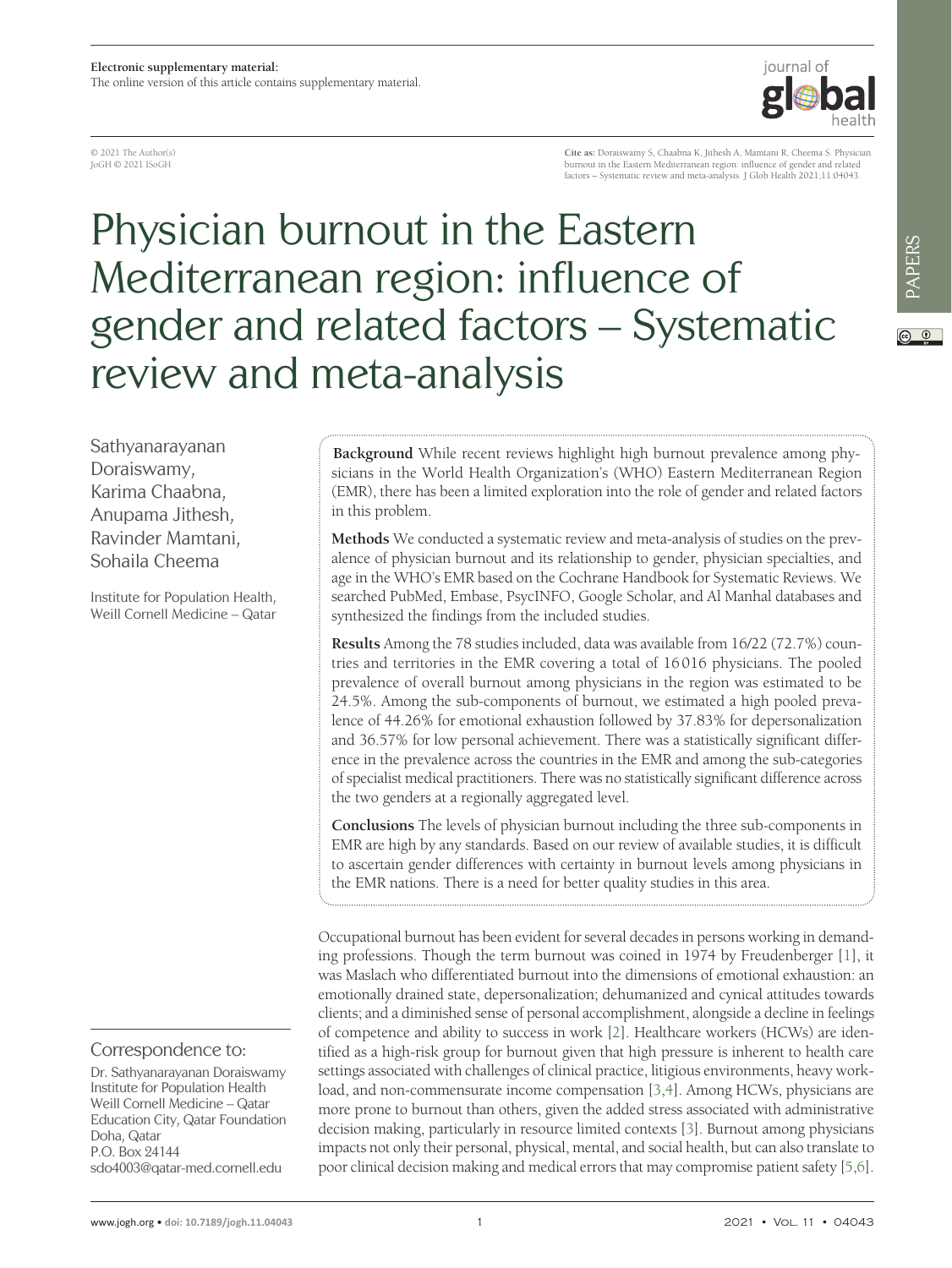While substantial evidence exists highlighting burnout prevalence among physicians, there has been limited exploration of the gender dimension [\[7](#page-12-6)]. Studies exploring gender have demonstrated inconsistent findings and are suggestive of geographical differences [\[5](#page-12-4)] – in North America, for instance, female physicians have a higher burnout prevalence than male physicians [\[8](#page-12-7)], whereas the opposite exists in Europe [[9\]](#page-12-8). Two recent reviews on the World Health Organisation (WHO) Eastern Mediterranean Region (EMR) demonstrate a high burnout prevalence among HCWs, [\[10,](#page-12-9)[11](#page-12-10)] with one systematic review estimating that 40%-60% of HCWs in the region could be suffering from burnout at a given point in time [\[11](#page-12-10)]. Although not a primary outcome in these reviews, the female gender has been identified as a factor associated with burnout [\[10](#page-12-9)[,11](#page-12-10)]. However, the reviews combined all categories of HCWs and included physicians only as a subgroup, making it difficult to draw specific conclusions. Age is another factor that has been associated with the prevalence of burnout – some studies report that younger physicians are more prone to burnout, [[12\]](#page-12-11) while other studies identify two peaks of high prevalence among the youngest and the oldest cohorts [\[11,](#page-12-10)[13](#page-12-12)]. A global review reported that gender differences for burnout among physicians were inconsistent and often disappeared after adjustment for age and other factors [\[14](#page-12-13)].

Varying burnout prevalence among the different medicine specialties has been previously established in published literature. However, there is considerable variation among countries on the type of specialties more prone to burnout [\[15](#page-12-14)]. It is well known that specialty choice in medicine is guided by gender-related considerations [[16\]](#page-12-15) – in the United Kingdom (UK), men are generally more likely to become specialists. Gender, age, and specialties can be independent factors for burnout but can also be inter-related as studies have shown [[7](#page-12-6)[,17\]](#page-12-16).

The emergence of burnout among physicians in the EMR as a public health concern and the possible role of gender and related factors has been identified in previous systematic reviews. We aimed to conduct a systematic review synthesizing available evidence on the differences in the burnout prevalence among physicians in the EMR countries associated to gender, age, and physician categories/specialties. We recognize that the devastating impact of the COVID-19 pandemic on physicians is likely to skew the burnout levels among physicians [\[18](#page-12-17)]. The data generated from the review can subsequently provide a baseline to better understand the impact of the pandemic on physician burnout in the region.

# METHODS

#### **Overview**

We conducted a systematic review and meta-analysis of primary studies on the prevalence of burnout and the influence of gender, physician categories and specialties, and age in the WHO EMR based on the Cochrane Handbook for Systematic Reviews [[19\]](#page-12-18). The protocol was registered on PROSPERO, [\[20](#page-12-19)] with the identification number CRD42020187512. The systematic review and meta-analysis are reported using the Preferred Reporting Items for Systematic Reviews and Meta-Analyses (PRISMA) guidelines [\[21](#page-12-20),[22](#page-12-21)] and the PRISMA for Abstracts Checklist [[23\]](#page-12-22). The PRISMA checklists for the review and the abstracts have been enclosed as Table S1 in the **[Online Supplementary Document](#page-12-23)**. This systematic review and meta-analysis form one part of a research project aiming to synthesize the scholarly literature on population health issues in the EMR [\[24](#page-13-0)-[33\]](#page-13-1).

# **Definitions**

Our definitions for burnout and its sub-components (emotional exhaustion [EE], depersonalization [DP], and a diminished sense of (low) personal accomplishment [PA]) were based on the Maslach Burnout Inventory-Human Services Survey instrument (MBI-HSS) [[34\]](#page-13-2). The MBI-HSS defines high EE as score ≥27, high DP as >10, and low PA as <33 [\[2](#page-12-1),[34\]](#page-13-2). Overall burnout is defined inconsistently in studies using varying combinations of high EE, high DP, and low PA (ranging from any of the three to all three) [\[35,](#page-13-3)[36](#page-13-4)]. We identified eight possible combinations for the definition of overall burnout (ranging from high scores in all three sub-components to a high score in at least any one sub-component). We grouped the studies based on the definition and factored this in our qualitative and quantitative synthesis. When the same study had used more than one definition for overall burnout, we included the most used definition only (high EE, high DP, and low PA) for the meta-analysis.

We categorized physician specialties using the Organization for Economic Co-operation and Development (OECD) Health Statistics classification. This classification includes three main specialty categories (*generalist medical practitioners, specialist medical practitioners, and medical doctors not further defined*) and eight subcategories (*general practitioners, other generalists, general pediatricians, obstetricians and gynecologists, psychiatrists, medical group of specialists, surgical group of specialists, and other specialists not elsewhere defined*). Two of the sub-categories include medical and surgical group of specialists, which respectively include 20 (*eg, internal medicine, cardiology, endocrinology, etc.*) and 11 specialties (*e.g. general surgery, neurological surgery, plastic surgery, etc.*) [[37\]](#page-13-5).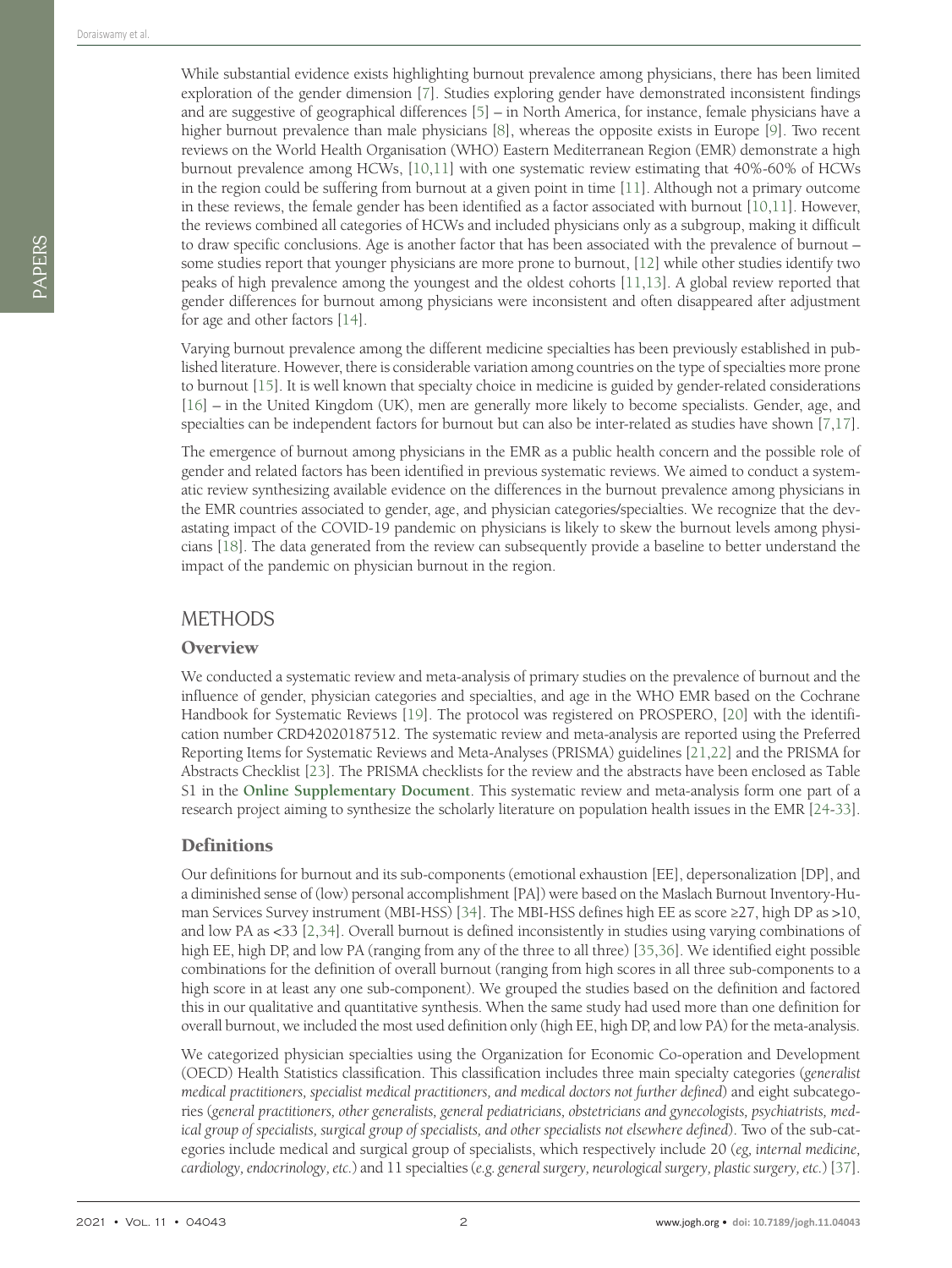# Search strategy

SD and AJ searched PubMed, Embase, PsycINFO, and Google Scholar search engines for all relevant primary studies published until June 2020 with no time and language restrictions. June 2020 was chosen as the cut-off point as we wanted to restrict our review to studies conducted before the COVID-19 pandemic. Given the time taken to publish articles and the lag associated with indexing, it is highly likely that most studies conducted in 2019 would have been published by June 2020. Al Manhal database was also searched for grey literature from the region. The chosen databases will provide the most comprehensive collection of relevant articles for this review. The term 'burnout' was searched using several keywords and MeSH terms in various combinations, such as 'burnout' or 'emotional exhaustion' or 'depersonalization' or 'personal accomplishment', along with 'Arab' or 'Middle East' or 'Eastern Mediterranean' or 'Gulf Cooperation Council' and similar words to describe the EMR countries. The search terms were modified for all databases and the search strategy for each database is included in Appendix S2 in the **[Online Supplementary Document](#page-12-23)**. We also manually searched reference lists of all included studies for additional primary studies. KC, SC, and RM have extensive experience in publishing Systematic Reviews and Metanalysis. SD and AJ have also published systematic reviews with the other authors. Search strategy was discussed and agreed between all authors and endorsed by a senior Librarian.

# Eligibility criteria

#### *Inclusion*

The population in this systematic review and meta-analysis included general physicians and those in any medical specialty from the EMR. We included studies conducted in Palestine and the 21 member states in the EMR, namely Afghanistan, Bahrain, Djibouti, Egypt, Iran, Iraq, Jordan, Kuwait, Lebanon, Libya, Morocco, Oman, Pakistan, Qatar, Saudi Arabia, Somalia, Sudan, Syria, Tunisia, United Arab Emirates (UAE), and Yemen [\[38\]](#page-13-6).

We aimed to enhance comparability by including only studies using the same tool for burnout assessment. Since MBI-HSS is the most common standardized tool used for burnout assessment, this review therefore includes only those primary studies in which MBI-HSS was used to measure burnout prevalence. Studies using cross-sectional, case-control, and cohort study designs were included. We included studies with published abstracts or articles in English, Arabic, and French (articles in other languages were included only if the abstract were in any of the aforementioned three languages).

#### *Exclusion*

Experimental, interventional, and qualitative studies as well as studies conducted in countries outside the EMR region were excluded. Systematic reviews were excluded; however, all the primary studies included in the identified systematic reviews that met the eligibility criteria were included. We also excluded studies that did not use the MBI-HSS tool or used the less standardized/abbreviated form of MBI-HSS to assess burnout prevalence. Studies without published abstracts in English, Arabic, or French were excluded. Studies reporting burnout prevalence in a group of HCWs without clearly identifying the prevalence among physicians were also excluded.

#### *Study selection*

The online software Rayyan (Rayyan Systems Inc., Cambridge, Massachusetts, United States of America) [[39\]](#page-13-7) was used by AJ to remove all duplicates. Title/abstract screening was conducted by AJ, and SD checked all the excluded articles. Articles were then screened for eligibility by both AJ and SD independently reading the full text. Discrepancies were resolved in consultation with KC. Articles in Arabic and French and those in Persian published with an English abstract were screened by KC. Disagreements at each stage were resolved through discussion between the three reviewers and SC under supervision of RM.

#### *Data extraction*

Data was extracted from the English articles by AJ and checked by SD. The articles in Arabic, French, and Persian published with an English abstract were extracted by KC. The data extraction database was developed post-piloting in a small study sample. The following information was extracted from each article: the study design, study period, study setting including country, study population-specific medical specialty where available, participant demographics, sample size, and study response/completion rate, burnout prevalence results using MBI-HSS, and limitations. In addition, we extracted factors associated with a high burnout prevalence and also any recommendations provided in the articles.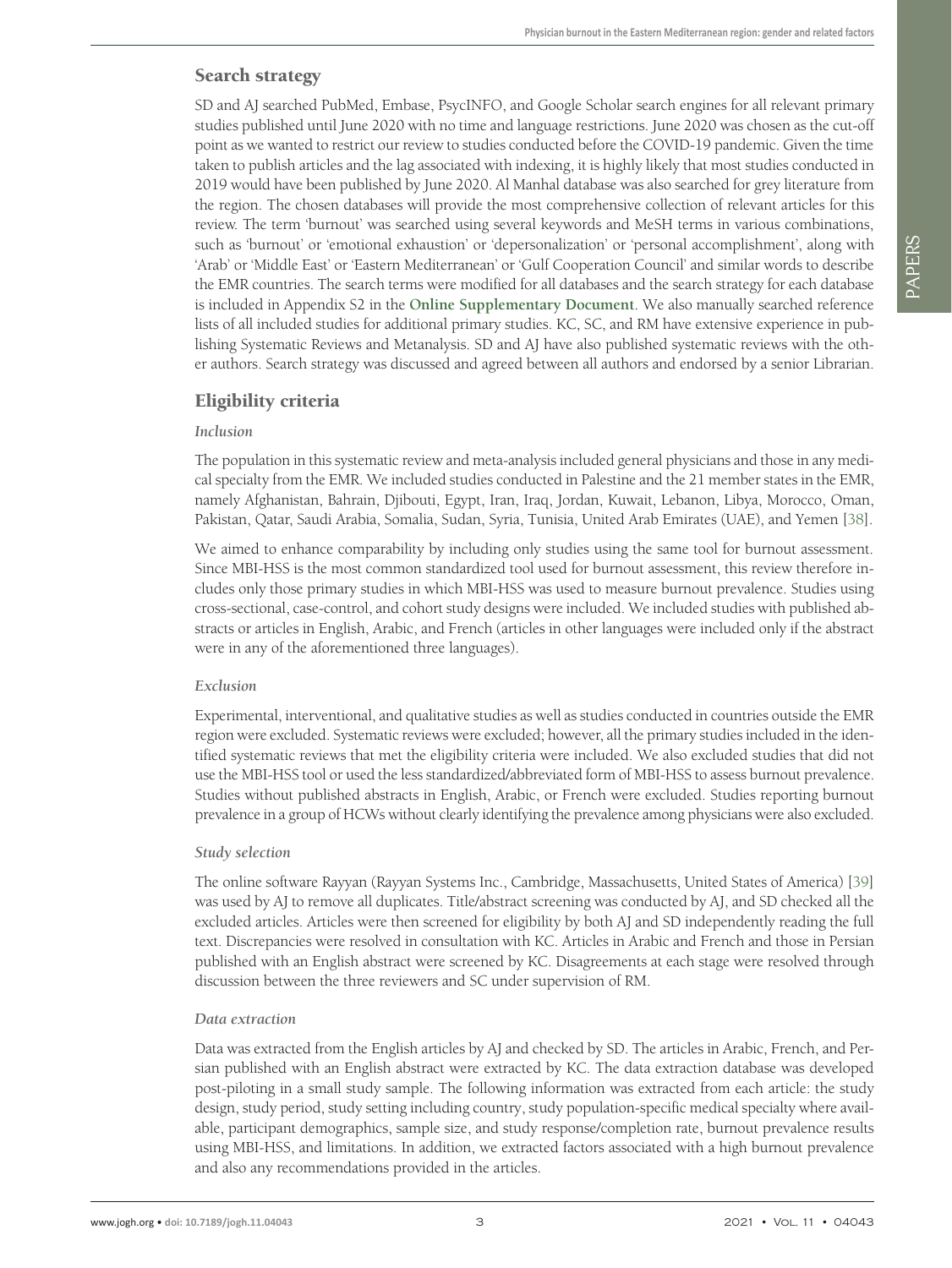### Quality assessment

The risk of bias for individual studies were assessed using the tools recommended by the National Heart, Lung, and Blood Institute (NHLBI) [\[40](#page-13-8)]. The studies were categorized as good, fair, or poor depending on whether the studies had: (i) a clearly defined study objective/ research question, (ii) a clear description of the study population, (iii) participation rate (>50%), (iv) clearly defined inclusion and exclusion criteria, (v) sample justification or power description or variance and effect, (vi) study population that was recruited from a similar population during the same period.

# Qualitative synthesis

We qualitatively synthesized the findings from all the included primary studies. The characteristics of the included studies are summarized in Table S3 of the **[Online Supplementary Document](#page-12-23)**. The list of the excluded studies at the end of full text screening is provided in Appendix S4 of the **[Online Supplementary Document](#page-12-23)**. The reference list in the main manuscript includes only select studies which provided substantive contribution to the qualitative synthesis.

# Quantitative synthesis

We computed pooled prevalence estimates and their 95% confidence intervals (95% CI) using meta-analysis based on the random-effects model. Using the 'R' software, pooling was conducted with the 'PLOGIT' transformation method, which uses the logit transformation of the proportion. Studies reporting burnout prevalence were eligible to be included in our meta-analysis if their sample size was equal to or more than 20.

The heterogeneity between studies was assessed using the  $I<sup>2</sup>$  statistic, which describes the percentage of variation across studies that is due to heterogeneity rather than chance. The heterogeneity was considered as insignificant when I<sup>2</sup><50%. To explore heterogeneity between studies, subgroup meta-analysis was conducted to estimate pool prevalence of overall burnout and the three sub-components (EE, PA, and DP) by country, gender, professional category and subcategory, specialization, study quality assessment level (poor, fair, good, and unclear), overall burnout definition used, type of instrument's language (MBI-HSS, MBI Arabic, MBI in other languages) and instrument's cut-off, (standard, non-standard, and unclear).

We conducted a sub-group analysis and calculated pooled prevalence only when there were two or more prevalence rates (referred to as 'prevalence measures' in the manuscript) for that sub-group. Differences between subgroups and their ranking were assessed using the Q test and Kruskal-Wallis test respectively. We plotted study size against log odds as this method has been established as a more accurate way of assessing publication bias [\[41\]](#page-13-9). Egger's test was used to determine significance in publication bias among the included studies. Statistical significance was considered at *P*-value ≤0.05.

# **RESULTS**

# Characteristics of included studies

Full text screening identified 42 primary studies of relevance to our topic. An additional 36 primary studies were identified from gray literature and reference list checking. At the end of the screening process, we included 78 eligible primary studies in our systematic review (Figure S5 of the **[Online Supplementary Doc](#page-12-23)[ument](#page-12-23)**). Among the 78 studies, prevalence of burnout measures that met our eligibility criteria for inclusion in the meta-analysis for overall burnout were found in 48 studies (61.5%) and one or more of its subcomponents in 67 studies (67%).

The studies included in our review were all conducted between 2003 and 2019. These included data from 16/22 (72.7%) countries and territories in the EMR, covering a total of 16016 physicians. The studies had a sample size range of 31-3350 and the response rates varied from 25%-100%. The mean age range of the physicians included in the studies was 26.7-47.4 years. Nearly all studies (75/78; 96.1%) included both genders, one study included males only, one study included females only, and in one study the physician gender was not reported.

The majority of studies (69/78; 88.5%) included in our review used the English version of the MBI-HSS and nine studies used MBI-HSS in other languages including Arabic (5/10), French (3/10), and Persian (1/10). Eleven of the 78 studies (14.1%) used cut-off definitions for the burnout subcomponents that were based on the standardized definitions recommended by MBI-HSS. Of the remaining studies, 40/78 (51.3%) used differ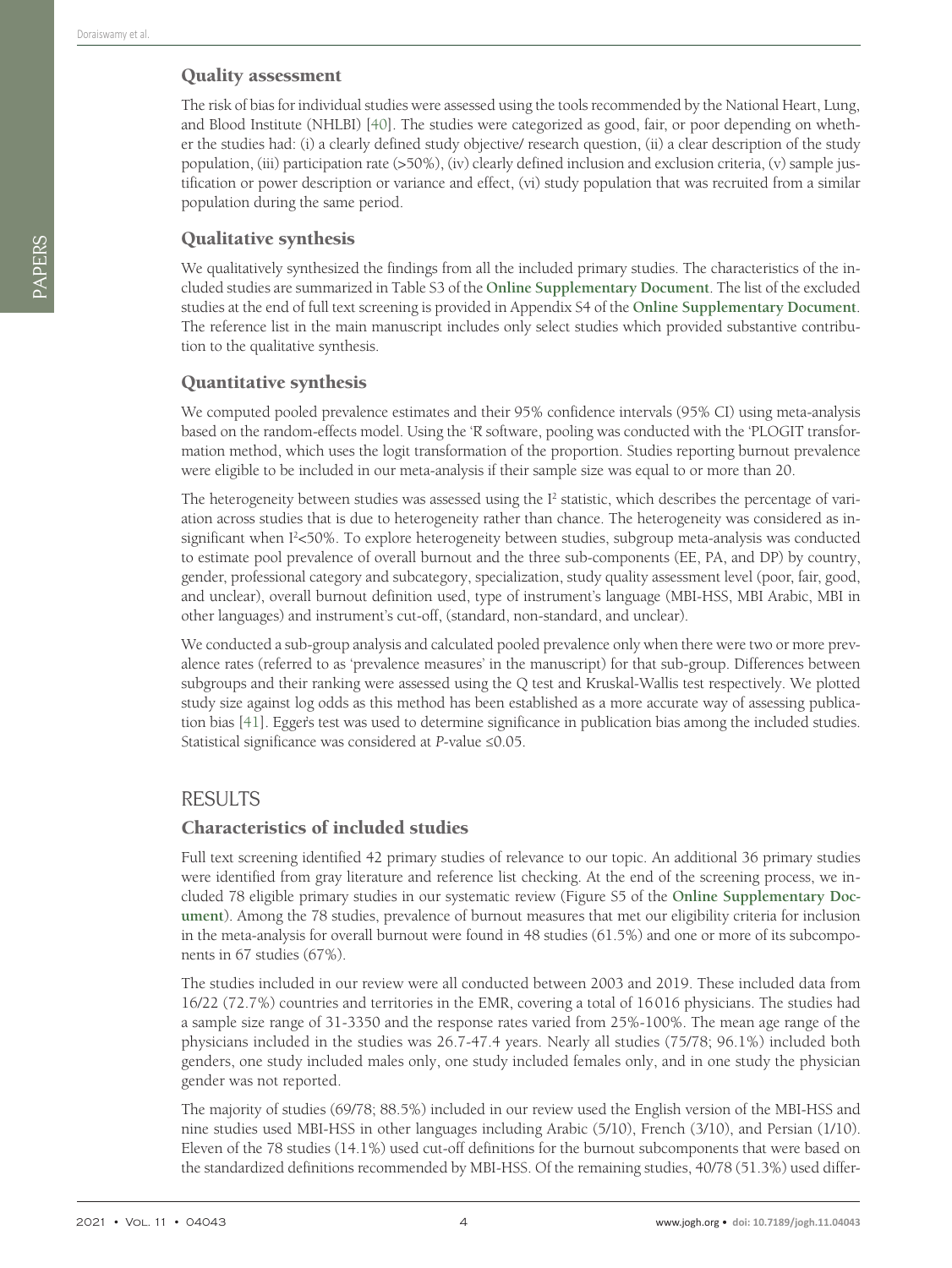ent cut-offs for one or more of the sub-components and mentioned them explicitly, whereas in 27/78 (34.6%) studies the cut offs used were not mentioned or unclear.

# Quality of included studies

Quality assessment of the studies using the adapted NHLBI quality criteria for observation studies found that 14/78 (17.9%) studies were of good quality, 15/78 (19.2%) were of fair quality, and 44/78 (56.4%) were rated as poor quality. On the specific criterion used for quality assessment, we found that 78/78 (100%) of the studies stated a clear research question and had a well-defined study population. While 62/78 (79.5%) of the studies had a response rate greater than 50%, only 27/78 (34.6%) clearly mentioned the inclusion and exclusion criterion for the sample. In most of the studies (76/78; 97.4%), participants were recruited from the same setting (same geography or same workplace). Only 14/78 (17.9%) studies provided a justification for the sample size, power description, or variance and effect size estimates. The quality assessment of the individual studies is included in Table S6 of the **[Online Supplementary Document](#page-12-23)**.

#### Prevalence of overall and sub-components of burnout

#### *Overall burnout*

There were 54 prevalence measures of overall burnout included in our meta-analysis covering 11381 physicians from 48 studies conducted in EMR. Among the included studies, there was wide variation in the definition of overall burnout. The most commonly used (25/54; 46%) prevalence measure was the conservative burnout definition of high scores in EE and DP and low score in PA. Estimated pooled overall burnout prevalence in the EMR using this definition was 24.5% (95% CI: 15.24-36.94). The more inclusive definition of abnormal scores in 'any of the three sub-components' prevalence measures was the second most commonly used in the included studies reporting prevalence measures in the EMR (6/54; 11%), reporting an estimated pooled overall burnout prevalence of 35.6% (95% CI: 12.25-68.55). Four of 54 (7%) studies used the definition 'a combination of any of the two sub-components' and reported pooled prevalence measures of 41.6% (95% CI: 18.84- 68.71). Considering all the eight definitions used in the included studies, pooled prevalence was significantly different between the various overall burnout definitions utilized (*P*<0.0001). Estimated pooled prevalence computed from studies using the standard instrument cut-off was significantly higher than pooled prevalence computed from studies using non-standard or unclear cut-off (59.5% vs 25.5% and 46.9%, *P*<0.05). There were no significant differences in the prevalence based on the language of the MBI-HSS tool and the quality of studies. The relevant statistics are shown in **[Table 1](#page-5-0)**.

At study level, we observed a prevalence range of 0% in a sample of 51 physicians in Lebanon [\[42](#page-13-10)] to 91.6% among 299 physicians in the UAE [\[43](#page-13-11)]. Estimated pooled prevalence of overall burnout, which was computed with at least two prevalence measures, ranged from 10.2% in Oman to 91.6% in the UAE (**[Table 2](#page-5-1)**). Statistically significant differences in the prevalence of overall burnout were identified between the 15 EMR countries (15/16 countries had data that were eligible to be included in the meta-analysis) that reported at least one prevalence measure of overall burnout.

Data on overall burnout stratified by gender was reported in eight countries: Egypt, Iraq, Morocco, Pakistan, Qatar, Saudi Arabia, Tunisia, and the UAE. At a regional level, the difference in the estimated pooled prevalence between males (57.9%) and females (51.6%) was not statistically significant (**[Figure 1](#page-6-0)**). At a country level, when gender subgroup analysis was feasible to consider the significant heterogeneity between countries, differences between males and females was detected. Estimated prevalence of overall burnout was significantly higher in males than in females in Egypt (73.8% vs 46.0%, *P*<0.001) and Pakistan (43.6% vs 24.2%, *P*<0.05). In Saudi Arabia, no statistically significant difference between males and females was detected. The country level differences are shown in **[Table 3](#page-7-0)**. Egger's test for publication bias in studies at country level and across gender did not reveal significant publication bias (**[Figures 2](#page-7-1)** and **[3](#page-7-2)** respectively). The forest plot showing pooled prevalence across countries is provided in Figure S7 of the **[Online Supplementary Document](#page-12-23)**. Detailed gender-wise prevalence for each country is provided in Table S8 of the **[Online Supplementary Document](#page-12-23)**.

While no differences were detected between the main categories of generalist and specialist medical practitioners, we identified significant differences in the prevalence of overall burnout between the different professional subcategories (*P*<0.05). The highest pooled prevalence of over 40% was observed among general pediatricians (47.09%), obstetrician and gynecologists (46.6%), and surgical specialists (40.1%). The lowest pooled prevalence was observed among the general practitioners (30.08%). No statistically significant differences were detected between the specialties. Kruskal-Wallis rank test did not reveal any statistically significant difference across any gradient of sub-categories and specialties.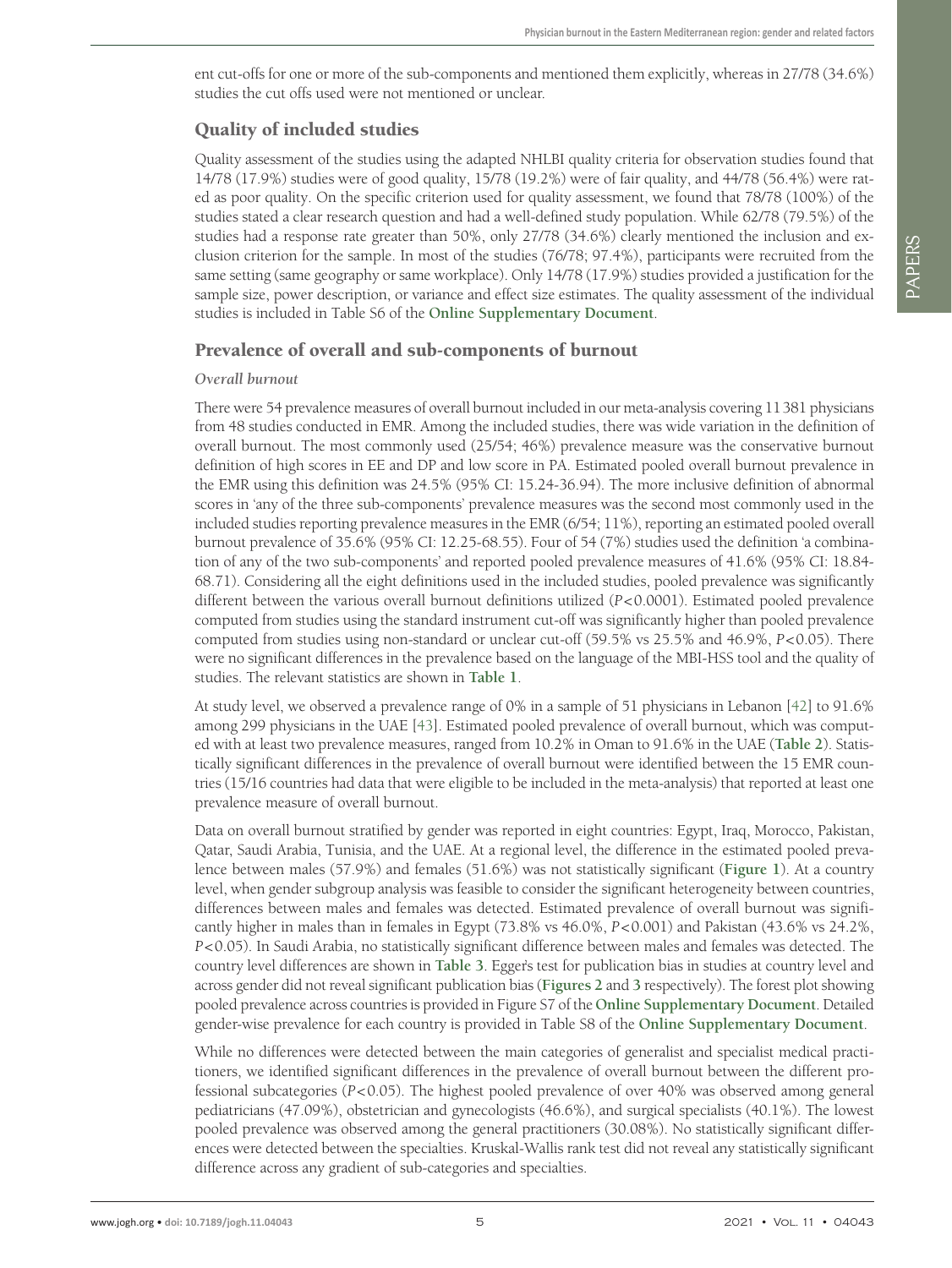<span id="page-5-0"></span>Table 1. Overall physician burnout prevalence in EMR by definition, instruments, instrument's cut off, and quality assessment

|                                | <b>YEARS OF</b>                  | b                                              |                          |                         | <b>EFFECT SIZE</b>                           |             | <b>SUBGROUP</b><br><b>COMPARISON</b>   | <b>HETEROGENEITY</b><br><b>BETWEEN STUDIES</b> |
|--------------------------------|----------------------------------|------------------------------------------------|--------------------------|-------------------------|----------------------------------------------|-------------|----------------------------------------|------------------------------------------------|
|                                | <b>DATA</b><br><b>COLLECTION</b> | PREVALENCE<br><b>MEASURES</b><br><b>NUMBER</b> | TOTAL<br>SAMPLE SIZE     | PREVALENCE<br>RANGE (%) | Weighted<br>average<br>prevalence<br>$(%)^*$ | 95% CI      | O between<br>subgroup<br>tests P-value | $I^2$ (%)                                      |
| Overall burnout definition:    |                                  |                                                |                          |                         |                                              |             |                                        |                                                |
| High EE and High DP and Low PA | 2006-2019                        | 25                                             | 7359                     | $0 - 89$                | 24.51                                        | 15.24-36.94 |                                        | 98.60                                          |
| Any of the 3                   | 2010-2019                        | 6                                              | 946                      | 5-89                    | 35.56                                        | 12.25-68.55 |                                        | 98.30                                          |
| High EE + Low PA               | 2013                             | 1                                              | 239                      | 23                      | 22.59                                        | 17.73-28.33 |                                        | N/A                                            |
| High EE + High DP              | 2013-2014                        | $\mathbf{1}$                                   | 181                      | 81                      | 81.22                                        | 74.86-86.26 |                                        | N/A                                            |
| High DP or Low PA              | ÷,                               | $\overline{\phantom{a}}$                       | $\overline{\phantom{a}}$ | $\sim$                  | $\sim$                                       |             |                                        | $\overline{\phantom{a}}$                       |
| High EE + (High DP or Low PA)  | <b>NR</b>                        | $\overline{2}$                                 | 171                      | 47-58                   | 52.05                                        | 44.57-59.43 | < 0.0001                               | 0.00                                           |
| Low PA                         | 2018                             | 1                                              | 31                       | 35                      | 35.48                                        | 20.86-53.44 |                                        | N/A                                            |
| High EE                        | 2014                             | $\overline{2}$                                 | 641                      | 35-60                   | 48.90                                        | 32.22-65.83 |                                        | 85.20                                          |
| High DP                        |                                  | $\mathcal{O}$                                  |                          |                         |                                              |             |                                        |                                                |
| 2 of the 3                     | 2012-2017                        | $\overline{4}$                                 | 416                      | 16-76                   | 41.65                                        | 18.84-68.71 |                                        | 95.80                                          |
| Unclear                        | 2009-2014                        | 12                                             | 1397                     | $4 - 92$                | 54.62                                        | 35.05-72.86 |                                        | 97.10                                          |
| Instrument's language:         |                                  |                                                |                          |                         |                                              |             |                                        |                                                |
| MBI Arabic                     | 2006-2017                        | 3                                              | 1286                     | 12-78                   | 46.79                                        | 15.48-80.84 |                                        | 99.10                                          |
| MBI other languages            | 2011-2014                        | $\overline{2}$                                 | 533                      | 27-32                   | 29.37                                        | 26.10-33.85 | >0.05                                  | $\Omega$                                       |
| MBI-HSS (English)              | 2010-2019                        | 49                                             | 9562                     | $0 - 92$                | 35.66                                        | 26.43-46.10 |                                        | 98.40                                          |
| Instrument's cut off:          |                                  |                                                |                          |                         |                                              |             |                                        |                                                |
| Not standard                   | 2006-2019                        | 29                                             | 7822                     | $0 - 89$                | 25.46                                        | 17.28-35.84 |                                        | 98.30                                          |
| Standard                       | 2010-2017                        | $\overline{7}$                                 | 824                      | $0 - 92$                | 59.46                                        | 27.50-85.01 | < 0.05                                 | 97.60                                          |
| Unclear                        | 2010-2019                        | 18                                             | 2735                     | $4 - 85$                | 46.92                                        | 32.97-58.98 |                                        | 97.60                                          |
| Quality assessment:            |                                  |                                                |                          |                         |                                              |             |                                        |                                                |
| Fair                           | 2012-2018                        | 12                                             | 4373                     | 10-89                   | 38.96                                        | 21.92-59.20 |                                        | 98.30                                          |
| Good                           | 2010-2020                        | 11                                             | 984                      | $0 - 70$                | 26.45                                        | 14.22-43.83 | >0.05                                  | 98.60                                          |
| Poor                           | 2006-2020                        | 28                                             | 3350                     | $3 - 92$                | 40.22                                        | 28.15-53.60 |                                        | 97.80                                          |
| Unclear                        | Unclear                          | 3                                              | 513                      | $4 - 71$                | 27.80                                        | 5.62-71.36  |                                        | 98.10                                          |

EE – emotional exhaustion; DP – depersonalization; PA – personal accomplishment; EMR – Eastern Mediterranean Region, CI – confidence interval, NR – not reported

\*Calculated only when two or more data points available.

#### <span id="page-5-1"></span>**Table 2.** Overall physician burnout prevalence in EMR by country, profession category, subcategory and specialty

|                                   | <b>YEARS OF</b>                  | ៉                                              |                      |                         |                                              | <b>EFFECT SIZE</b> | <b>SUBGROUP</b><br><b>COMPARISON</b>   | <b>HETEROGENEITY</b><br><b>BETWEEN STUDIES</b> |
|-----------------------------------|----------------------------------|------------------------------------------------|----------------------|-------------------------|----------------------------------------------|--------------------|----------------------------------------|------------------------------------------------|
|                                   | <b>DATA</b><br><b>COLLECTION</b> | PREVALENCE<br><b>MEASURES</b><br><b>NUMBER</b> | TOTAL<br>SAMPLE SIZE | PREVALENCE<br>RANGE (%) | Weighted<br>average<br>prevalence<br>$(%)^*$ | 95% CI             | O between<br>subgroup<br>tests P-value | $I^2$ (%)                                      |
| All countries                     | 2006-2019                        | 54                                             | 11381                | $0 - 92$                | 35.8                                         | 27.73-44.77        | N/A                                    | 98.40                                          |
| Countries:                        |                                  |                                                |                      |                         |                                              |                    |                                        |                                                |
| Egypt                             | 2012-2018                        | 8                                              | 961                  | $22 - 77$               | 60.59                                        | 47.31-72.47        |                                        | 92.60                                          |
| Iran                              | 2018                             | $\overline{2}$                                 | 170                  | 71-89                   | 81.14                                        | 64.46-91.07        |                                        | 73.50                                          |
| Iraq                              | 2014-2017                        | $\overline{4}$                                 | 1006                 | $4 - 60$                | 25.52                                        | 8.93-54.49         |                                        | 97.30                                          |
| Kuwait                            | 2010-2011                        | 1                                              | 200                  | 21                      | 20.5                                         | 15.46-26.66        |                                        | N/A                                            |
| Lebanon                           | <b>NR</b>                        |                                                | 51                   | $\Omega$                | $\theta$                                     | $0.0 - 100$        |                                        | N/A                                            |
| Morocco                           | 2018                             | 3                                              | 445                  | 32-85                   | 63.39                                        | 35.07-84.73        |                                        | 96.50                                          |
| Oman                              | 2017-2019                        | $\overline{4}$                                 | 533                  | $5 - 16$                | 10.25                                        | 5.91-17.20         |                                        | 59.30                                          |
| Pakistan                          | 2013-2017                        | 6                                              | 768                  | 12-58                   | 24.45                                        | 14.24-38.68        | < 0.0001                               | 91.90                                          |
| Palestine                         | 2013                             | 1                                              | 142                  | 10                      | 9.86                                         | 5.93-15.96         |                                        | N/A                                            |
| Qatar                             | <b>NR</b>                        | $\overline{2}$                                 | 209                  | 16-35                   | 23.87                                        | 13.04-39.60        |                                        | 78.90                                          |
| Saudi Arabia                      | 2010-2019                        | 15                                             | 2090                 | $3 - 89$                | 37.98                                        | 22.86-55.85        |                                        | 97.70                                          |
| Syria                             | <b>NR</b>                        |                                                | 3350                 | 19                      | 19.28                                        | 17.98-20.65        |                                        | N/A                                            |
| Tunisia                           | 2009-2011                        | 3                                              | 604                  | 17-34                   | 26.14                                        | 19.37-34.28        |                                        | 73.70                                          |
| United Arab Emirates              | 2016                             | $\overline{2}$                                 | 302                  | 89-92                   | 91.64                                        | 87.92-94.29        |                                        | 0.00                                           |
| Yemen                             | 2006-2007                        |                                                | 563                  | 12                      | 11.72                                        | $9.32 - 14.65$     |                                        | N/A                                            |
| Profession category:              |                                  |                                                |                      |                         |                                              |                    |                                        |                                                |
| General medical practitioners     | 2010-2019                        | 21                                             | 5932                 | $3 - 89$                | 30.01                                        | 18.18-45.28        | >0.05                                  | 98.60                                          |
| Specialized medical practitioners | 2010-2019                        | 44                                             | 2491                 | $0 - 95$                | 38.69                                        | 29.25-49.07        |                                        | 95.3                                           |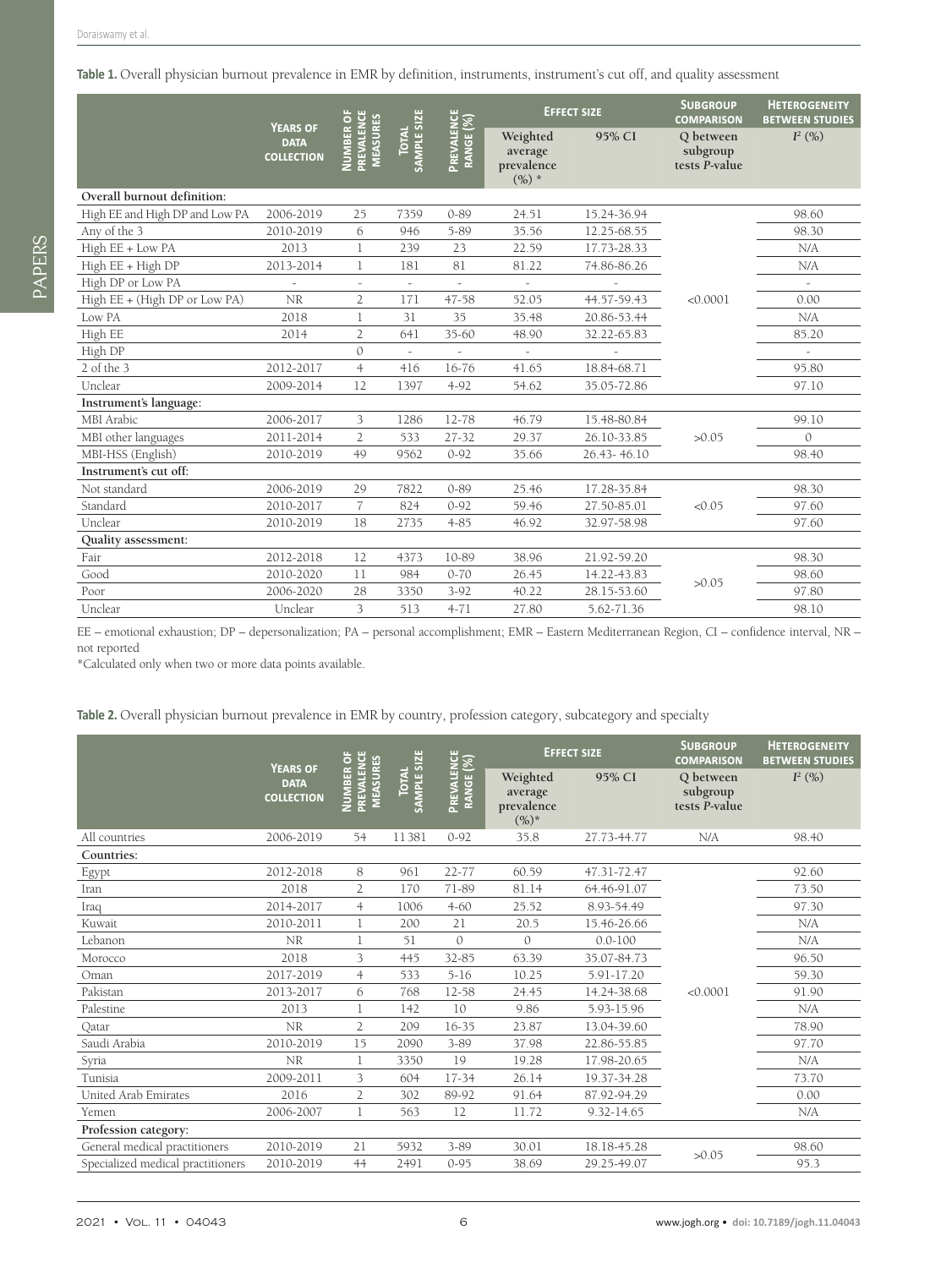#### **Table 2.** Continued

|                                               |                                                     |                                            |                             |                         |                                              | <b>EFFECT SIZE</b> | <b>SUBGROUP</b><br><b>COMPARISON</b>   | <b>HETEROGENEITY</b><br><b>BETWEEN STUDIES</b> |
|-----------------------------------------------|-----------------------------------------------------|--------------------------------------------|-----------------------------|-------------------------|----------------------------------------------|--------------------|----------------------------------------|------------------------------------------------|
|                                               | <b>YEARS OF</b><br><b>DATA</b><br><b>COLLECTION</b> | <b>PREVALENCE</b><br>MEASURES<br>NUMBER OI | SAMPLE SIZE<br><b>TOTAL</b> | PREVALENCE<br>RANGE (%) | Weighted<br>average<br>prevalence<br>$(%)^*$ | 95% CI             | O between<br>subgroup<br>tests P-value | $I^2$ (%)                                      |
| Profession cub-category:                      |                                                     |                                            |                             |                         |                                              |                    |                                        |                                                |
| General practitioner                          | 2010-2019                                           | 20                                         | 5932                        | 3-89                    | 30.08                                        | 17.72-46.23        |                                        | 98.5                                           |
| General pediatricians                         | 2010-2019                                           | 6                                          | 376                         | 13-87                   | 47.09                                        | 22.03-73.71        |                                        | 95.0                                           |
| Medical interns                               | 2011                                                | $\mathbb{L}$                               | 342                         | 342                     | 28.65                                        | 24.11-33.68        |                                        | N/A                                            |
| Medical specialists                           | 2010-2019                                           | 11                                         | 658                         | $0 - 85$                | 37.06                                        | 16.17-64.26        | < 0.01                                 | 97.00                                          |
| Obstetrics and Gynecology                     | 2010-2019                                           | 5                                          | 220                         | 22-86                   | 46.60                                        | 20.56-74.64        |                                        | 92.4                                           |
| Other specialists not classified<br>elsewhere | 2016-2017                                           | 1                                          | 44                          | $\overline{7}$          | 6.82                                         | 2.22-19.11         |                                        | N/A                                            |
| Psychiatrists                                 | 2017                                                | 1                                          | 29                          | 29                      | 3.45                                         | 0.48-20.79         |                                        | N/A                                            |
| Surgical specialists                          | 2010-2019                                           | 20                                         | 1164                        | 10-95                   | 40.09                                        | 28.26-53.2         |                                        | 93.1                                           |
| Profession specialty:                         |                                                     |                                            |                             |                         |                                              |                    |                                        |                                                |
| Anesthesiology                                | 2016-2019                                           | 3                                          | 77                          | 14-36                   | 24.68                                        | 16.33-35.48        |                                        | $\mathcal{O}$                                  |
| Emergency medicine                            | 2010-2017                                           | 6                                          | 376                         | 10-80                   | 36.57                                        | 18.32-59.71        |                                        | 92.1                                           |
| General surgery                               | 2010-2017                                           | 3                                          | 126                         | 14-95                   | 67.9                                         | 16.85-95.67        |                                        | 93.2                                           |
| Intensive care physicians                     | 2017                                                | $\overline{2}$                             | 212                         | 35-78                   | 58.29                                        | 27.80-83.53        | >0.05                                  | 93.9                                           |
| Internal medicine                             | 2010-2019                                           | $\overline{4}$                             | 241                         | 25-85                   | 64.18                                        | 38.66-83.58        |                                        | 91.9                                           |
| Not reported                                  | 2010-2019                                           | 13                                         | 669                         | $3 - 87$                | 37.00                                        | 19.30-59.05        |                                        | 95.2                                           |
| Oncology                                      | 2016-2018                                           | 3                                          | 206                         | $0 - 85$                | 18.11                                        | 00.30-94.12        |                                        | 98.8                                           |
| Ophthalmology                                 | 2018                                                | 1                                          | 117                         | 41                      | 41.03                                        | 32.49-50.14        |                                        | N/A                                            |
| Orthopedics                                   | 2018-2019                                           | $\overline{2}$                             | 149                         | 19-57                   | 38.7                                         | 15.58-68.36        |                                        | 78.2                                           |
| Oto-rhino-laryngology                         | 2010-2019                                           | 3                                          | 191                         | $5 - 45$                | 25.87                                        | 09.78-52.92        |                                        | 89.2                                           |
| Plastic surgery                               | 2015-2018                                           | $\overline{3}$                             | 107                         | 18-47                   | 32.99                                        | 20.43-48.57        |                                        | 58.8                                           |
| Radiology                                     | 2018-2019                                           | $\mathbb{I}$                               | 20                          | 15                      | 15                                           | 04.92-37.58        |                                        | N/A                                            |

EMR – Eastern Mediterranean Region, CI – confidence interval, NR – not reported

\*Calculated only when two or more data points available.

<span id="page-6-0"></span>

| Author, Year<br>observations<br><b>Cases Sample size</b><br>W(Random) Prev(%)<br>95%CI<br>56<br>63<br>Mahera Abdulrahman, 2018<br>88.9 [78.4; 95.4]<br>23<br>58<br>Reem A.Al-Youbi, 2013<br>39.7 [27.0; 53.4]<br>--<br>Turki Aldrees, 2013<br>167<br>252<br>66.3 [60.1; 72.1]<br>--<br>Tahir Kamal Hameed, 2018<br>55<br>75<br>73.3 [61.9; 82.9]<br>--<br>76<br>Amany Ali Kotb, 2014<br>44<br>57.9 [46.0; 69.1]<br>--<br>Awais Amjad Malik, 2016<br>98<br>49.0 [38.7; 59.3]<br>48<br>--<br>Khalid Abdul-Moez Mohammed, 2014<br>64<br>84<br>76.2 [65.7; 84.8]<br>$\overline{\phantom{0}}$<br>Muhammad Ashraf Chaudhruy, 2015<br>24<br>66<br>36.4 [24.9; 49.1]<br>--<br>AbdAllah AM, 2019<br>98<br>82<br>83.7 [74.8; 90.4]<br>--<br>Abdul Munem Al Dabbagh, 2019<br>15<br>47<br>31.9 [19.1; 47.1]<br>$\overline{\phantom{a}}$<br>Khalid A Alsheikh, 2019<br>73<br>128<br>57.0 [48.0; 65.7]<br>--<br>13<br>90<br>Mohamed Salem, 2018<br>14.4 [7.9; 23.4]<br>--<br>25<br>22<br>88.0 [68.8; 97.5]<br>Zineb Benbrahim, 2019<br>--<br>Kacem, 2017<br>49<br>162<br>30.2 [23.3; 37.9]<br>--<br><b>Random effects model</b><br>735<br>1322<br>100.0%<br>57.9 [43.7; 71.0]<br>60<br>80<br>0<br>20<br>40<br>100<br>Test for subgroup differences:<br>Prevalence (95%CI)<br>$p$ -value $>0.05$<br><b>Females</b><br>Events per 100<br>observations<br>95%CI<br>Author, Year<br><b>Cases Sample size</b><br>W(Random) Prev(%)<br>218<br>236<br>92.4 [88.2; 95.4]<br>Mahera Abdulrahman, 2018<br>22<br>72<br>Reem A.Al-Youbi, 2013<br>30.6 [20.2; 42.5]<br>$\overline{a}$<br>96<br>Turki Aldrees, 2013<br>76<br>79.2 [69.7; 86.8]<br>$\qquad \qquad -$<br>Tahir Kamal Hameed, 2018<br>106<br>91<br>85.8 [77.7; 91.9]<br>$\hspace{0.05cm} -$ |              |  |                |  |  |
|------------------------------------------------------------------------------------------------------------------------------------------------------------------------------------------------------------------------------------------------------------------------------------------------------------------------------------------------------------------------------------------------------------------------------------------------------------------------------------------------------------------------------------------------------------------------------------------------------------------------------------------------------------------------------------------------------------------------------------------------------------------------------------------------------------------------------------------------------------------------------------------------------------------------------------------------------------------------------------------------------------------------------------------------------------------------------------------------------------------------------------------------------------------------------------------------------------------------------------------------------------------------------------------------------------------------------------------------------------------------------------------------------------------------------------------------------------------------------------------------------------------------------------------------------------------------------------------------------------------------------------------------------------------------------------------------------------------------------|--------------|--|----------------|--|--|
|                                                                                                                                                                                                                                                                                                                                                                                                                                                                                                                                                                                                                                                                                                                                                                                                                                                                                                                                                                                                                                                                                                                                                                                                                                                                                                                                                                                                                                                                                                                                                                                                                                                                                                                              | <b>Males</b> |  | Events per 100 |  |  |
|                                                                                                                                                                                                                                                                                                                                                                                                                                                                                                                                                                                                                                                                                                                                                                                                                                                                                                                                                                                                                                                                                                                                                                                                                                                                                                                                                                                                                                                                                                                                                                                                                                                                                                                              |              |  |                |  |  |
|                                                                                                                                                                                                                                                                                                                                                                                                                                                                                                                                                                                                                                                                                                                                                                                                                                                                                                                                                                                                                                                                                                                                                                                                                                                                                                                                                                                                                                                                                                                                                                                                                                                                                                                              |              |  |                |  |  |
|                                                                                                                                                                                                                                                                                                                                                                                                                                                                                                                                                                                                                                                                                                                                                                                                                                                                                                                                                                                                                                                                                                                                                                                                                                                                                                                                                                                                                                                                                                                                                                                                                                                                                                                              |              |  |                |  |  |
|                                                                                                                                                                                                                                                                                                                                                                                                                                                                                                                                                                                                                                                                                                                                                                                                                                                                                                                                                                                                                                                                                                                                                                                                                                                                                                                                                                                                                                                                                                                                                                                                                                                                                                                              |              |  |                |  |  |
|                                                                                                                                                                                                                                                                                                                                                                                                                                                                                                                                                                                                                                                                                                                                                                                                                                                                                                                                                                                                                                                                                                                                                                                                                                                                                                                                                                                                                                                                                                                                                                                                                                                                                                                              |              |  |                |  |  |
|                                                                                                                                                                                                                                                                                                                                                                                                                                                                                                                                                                                                                                                                                                                                                                                                                                                                                                                                                                                                                                                                                                                                                                                                                                                                                                                                                                                                                                                                                                                                                                                                                                                                                                                              |              |  |                |  |  |
|                                                                                                                                                                                                                                                                                                                                                                                                                                                                                                                                                                                                                                                                                                                                                                                                                                                                                                                                                                                                                                                                                                                                                                                                                                                                                                                                                                                                                                                                                                                                                                                                                                                                                                                              |              |  |                |  |  |
|                                                                                                                                                                                                                                                                                                                                                                                                                                                                                                                                                                                                                                                                                                                                                                                                                                                                                                                                                                                                                                                                                                                                                                                                                                                                                                                                                                                                                                                                                                                                                                                                                                                                                                                              |              |  |                |  |  |
|                                                                                                                                                                                                                                                                                                                                                                                                                                                                                                                                                                                                                                                                                                                                                                                                                                                                                                                                                                                                                                                                                                                                                                                                                                                                                                                                                                                                                                                                                                                                                                                                                                                                                                                              |              |  |                |  |  |
|                                                                                                                                                                                                                                                                                                                                                                                                                                                                                                                                                                                                                                                                                                                                                                                                                                                                                                                                                                                                                                                                                                                                                                                                                                                                                                                                                                                                                                                                                                                                                                                                                                                                                                                              |              |  |                |  |  |
|                                                                                                                                                                                                                                                                                                                                                                                                                                                                                                                                                                                                                                                                                                                                                                                                                                                                                                                                                                                                                                                                                                                                                                                                                                                                                                                                                                                                                                                                                                                                                                                                                                                                                                                              |              |  |                |  |  |
|                                                                                                                                                                                                                                                                                                                                                                                                                                                                                                                                                                                                                                                                                                                                                                                                                                                                                                                                                                                                                                                                                                                                                                                                                                                                                                                                                                                                                                                                                                                                                                                                                                                                                                                              |              |  |                |  |  |
|                                                                                                                                                                                                                                                                                                                                                                                                                                                                                                                                                                                                                                                                                                                                                                                                                                                                                                                                                                                                                                                                                                                                                                                                                                                                                                                                                                                                                                                                                                                                                                                                                                                                                                                              |              |  |                |  |  |
|                                                                                                                                                                                                                                                                                                                                                                                                                                                                                                                                                                                                                                                                                                                                                                                                                                                                                                                                                                                                                                                                                                                                                                                                                                                                                                                                                                                                                                                                                                                                                                                                                                                                                                                              |              |  |                |  |  |
|                                                                                                                                                                                                                                                                                                                                                                                                                                                                                                                                                                                                                                                                                                                                                                                                                                                                                                                                                                                                                                                                                                                                                                                                                                                                                                                                                                                                                                                                                                                                                                                                                                                                                                                              |              |  |                |  |  |
|                                                                                                                                                                                                                                                                                                                                                                                                                                                                                                                                                                                                                                                                                                                                                                                                                                                                                                                                                                                                                                                                                                                                                                                                                                                                                                                                                                                                                                                                                                                                                                                                                                                                                                                              |              |  |                |  |  |
|                                                                                                                                                                                                                                                                                                                                                                                                                                                                                                                                                                                                                                                                                                                                                                                                                                                                                                                                                                                                                                                                                                                                                                                                                                                                                                                                                                                                                                                                                                                                                                                                                                                                                                                              |              |  |                |  |  |
|                                                                                                                                                                                                                                                                                                                                                                                                                                                                                                                                                                                                                                                                                                                                                                                                                                                                                                                                                                                                                                                                                                                                                                                                                                                                                                                                                                                                                                                                                                                                                                                                                                                                                                                              |              |  |                |  |  |
|                                                                                                                                                                                                                                                                                                                                                                                                                                                                                                                                                                                                                                                                                                                                                                                                                                                                                                                                                                                                                                                                                                                                                                                                                                                                                                                                                                                                                                                                                                                                                                                                                                                                                                                              |              |  |                |  |  |
|                                                                                                                                                                                                                                                                                                                                                                                                                                                                                                                                                                                                                                                                                                                                                                                                                                                                                                                                                                                                                                                                                                                                                                                                                                                                                                                                                                                                                                                                                                                                                                                                                                                                                                                              |              |  |                |  |  |
|                                                                                                                                                                                                                                                                                                                                                                                                                                                                                                                                                                                                                                                                                                                                                                                                                                                                                                                                                                                                                                                                                                                                                                                                                                                                                                                                                                                                                                                                                                                                                                                                                                                                                                                              |              |  |                |  |  |
|                                                                                                                                                                                                                                                                                                                                                                                                                                                                                                                                                                                                                                                                                                                                                                                                                                                                                                                                                                                                                                                                                                                                                                                                                                                                                                                                                                                                                                                                                                                                                                                                                                                                                                                              |              |  |                |  |  |
|                                                                                                                                                                                                                                                                                                                                                                                                                                                                                                                                                                                                                                                                                                                                                                                                                                                                                                                                                                                                                                                                                                                                                                                                                                                                                                                                                                                                                                                                                                                                                                                                                                                                                                                              |              |  |                |  |  |
|                                                                                                                                                                                                                                                                                                                                                                                                                                                                                                                                                                                                                                                                                                                                                                                                                                                                                                                                                                                                                                                                                                                                                                                                                                                                                                                                                                                                                                                                                                                                                                                                                                                                                                                              |              |  |                |  |  |
|                                                                                                                                                                                                                                                                                                                                                                                                                                                                                                                                                                                                                                                                                                                                                                                                                                                                                                                                                                                                                                                                                                                                                                                                                                                                                                                                                                                                                                                                                                                                                                                                                                                                                                                              |              |  |                |  |  |
|                                                                                                                                                                                                                                                                                                                                                                                                                                                                                                                                                                                                                                                                                                                                                                                                                                                                                                                                                                                                                                                                                                                                                                                                                                                                                                                                                                                                                                                                                                                                                                                                                                                                                                                              |              |  |                |  |  |
|                                                                                                                                                                                                                                                                                                                                                                                                                                                                                                                                                                                                                                                                                                                                                                                                                                                                                                                                                                                                                                                                                                                                                                                                                                                                                                                                                                                                                                                                                                                                                                                                                                                                                                                              |              |  |                |  |  |
| 95<br>Amany Ali Kotb, 2014<br>45<br>47.4 [37.0; 57.9]<br>$\overline{\phantom{a}}$                                                                                                                                                                                                                                                                                                                                                                                                                                                                                                                                                                                                                                                                                                                                                                                                                                                                                                                                                                                                                                                                                                                                                                                                                                                                                                                                                                                                                                                                                                                                                                                                                                            |              |  |                |  |  |
| 12<br>35<br>Awais Amjad Malik, 2016<br>34.3 [19.1; 52.2]<br>--                                                                                                                                                                                                                                                                                                                                                                                                                                                                                                                                                                                                                                                                                                                                                                                                                                                                                                                                                                                                                                                                                                                                                                                                                                                                                                                                                                                                                                                                                                                                                                                                                                                               |              |  |                |  |  |
| 67<br>Muhammad Ashraf Chaudhruy, 2015<br>12<br>17.9 [9.6; 29.2]<br>$\overline{\phantom{a}}$                                                                                                                                                                                                                                                                                                                                                                                                                                                                                                                                                                                                                                                                                                                                                                                                                                                                                                                                                                                                                                                                                                                                                                                                                                                                                                                                                                                                                                                                                                                                                                                                                                  |              |  |                |  |  |
| 70<br>AbdAllah AM, 2019<br>31<br>44.3 [32.4; 56.7]<br>$\overline{\phantom{a}}$                                                                                                                                                                                                                                                                                                                                                                                                                                                                                                                                                                                                                                                                                                                                                                                                                                                                                                                                                                                                                                                                                                                                                                                                                                                                                                                                                                                                                                                                                                                                                                                                                                               |              |  |                |  |  |
| 26<br>87<br>Abdul Munem Al Dabbagh, 2019<br>29.9 [20.5; 40.6]<br>--                                                                                                                                                                                                                                                                                                                                                                                                                                                                                                                                                                                                                                                                                                                                                                                                                                                                                                                                                                                                                                                                                                                                                                                                                                                                                                                                                                                                                                                                                                                                                                                                                                                          |              |  |                |  |  |
| Mohamed Salem, 2018<br>49<br>20.4 [10.2; 34.3]<br>10<br>$\overline{\phantom{a}}$                                                                                                                                                                                                                                                                                                                                                                                                                                                                                                                                                                                                                                                                                                                                                                                                                                                                                                                                                                                                                                                                                                                                                                                                                                                                                                                                                                                                                                                                                                                                                                                                                                             |              |  |                |  |  |
| 75<br>Zineb Benbrahim, 2019<br>63<br>84.0 [73.7; 91.4]<br>$\hspace{0.05cm} \ldots$                                                                                                                                                                                                                                                                                                                                                                                                                                                                                                                                                                                                                                                                                                                                                                                                                                                                                                                                                                                                                                                                                                                                                                                                                                                                                                                                                                                                                                                                                                                                                                                                                                           |              |  |                |  |  |
| 49<br>180<br>Kacem, 2017<br>27.2 [20.9; 34.3]<br>--                                                                                                                                                                                                                                                                                                                                                                                                                                                                                                                                                                                                                                                                                                                                                                                                                                                                                                                                                                                                                                                                                                                                                                                                                                                                                                                                                                                                                                                                                                                                                                                                                                                                          |              |  |                |  |  |
|                                                                                                                                                                                                                                                                                                                                                                                                                                                                                                                                                                                                                                                                                                                                                                                                                                                                                                                                                                                                                                                                                                                                                                                                                                                                                                                                                                                                                                                                                                                                                                                                                                                                                                                              |              |  |                |  |  |
| Random effects model<br>1168<br>655<br>100.0%<br>51.6 [33.4; 69.5]                                                                                                                                                                                                                                                                                                                                                                                                                                                                                                                                                                                                                                                                                                                                                                                                                                                                                                                                                                                                                                                                                                                                                                                                                                                                                                                                                                                                                                                                                                                                                                                                                                                           |              |  |                |  |  |
| 60<br>20<br>40<br>80<br>0<br>100                                                                                                                                                                                                                                                                                                                                                                                                                                                                                                                                                                                                                                                                                                                                                                                                                                                                                                                                                                                                                                                                                                                                                                                                                                                                                                                                                                                                                                                                                                                                                                                                                                                                                             |              |  |                |  |  |
| Prevalence (95%CI)                                                                                                                                                                                                                                                                                                                                                                                                                                                                                                                                                                                                                                                                                                                                                                                                                                                                                                                                                                                                                                                                                                                                                                                                                                                                                                                                                                                                                                                                                                                                                                                                                                                                                                           |              |  |                |  |  |

Figure 1. Gender differences in the prevalence of overall physician burnout. Three sub-components, the differ-

We computed the pooled prevalence of overall burnout among physician cohorts with mean age lower and higher than 35 years old. Though the relatively older physician cohort had a lower prevalence of overall burnout (14.91%) when compared to the younger cohort (33.69%), we did not detect any statistical significance.

#### *Sub-components of burnout*

The definitions of the sub-components of burnout (EE, DP, and PA) were from MBI-HSS in all included primary studies. The pooled prevalence of these subcomponents in the EMR varied: EE was 44.26% (70 prevalence measures, sample size of 14294 physicians); DP was 37.83% (70 prevalence measures, sample size of 14277 physicians), and PA was 36.57% (70 prevalence measures, sample size of 14291 physicians). In each of the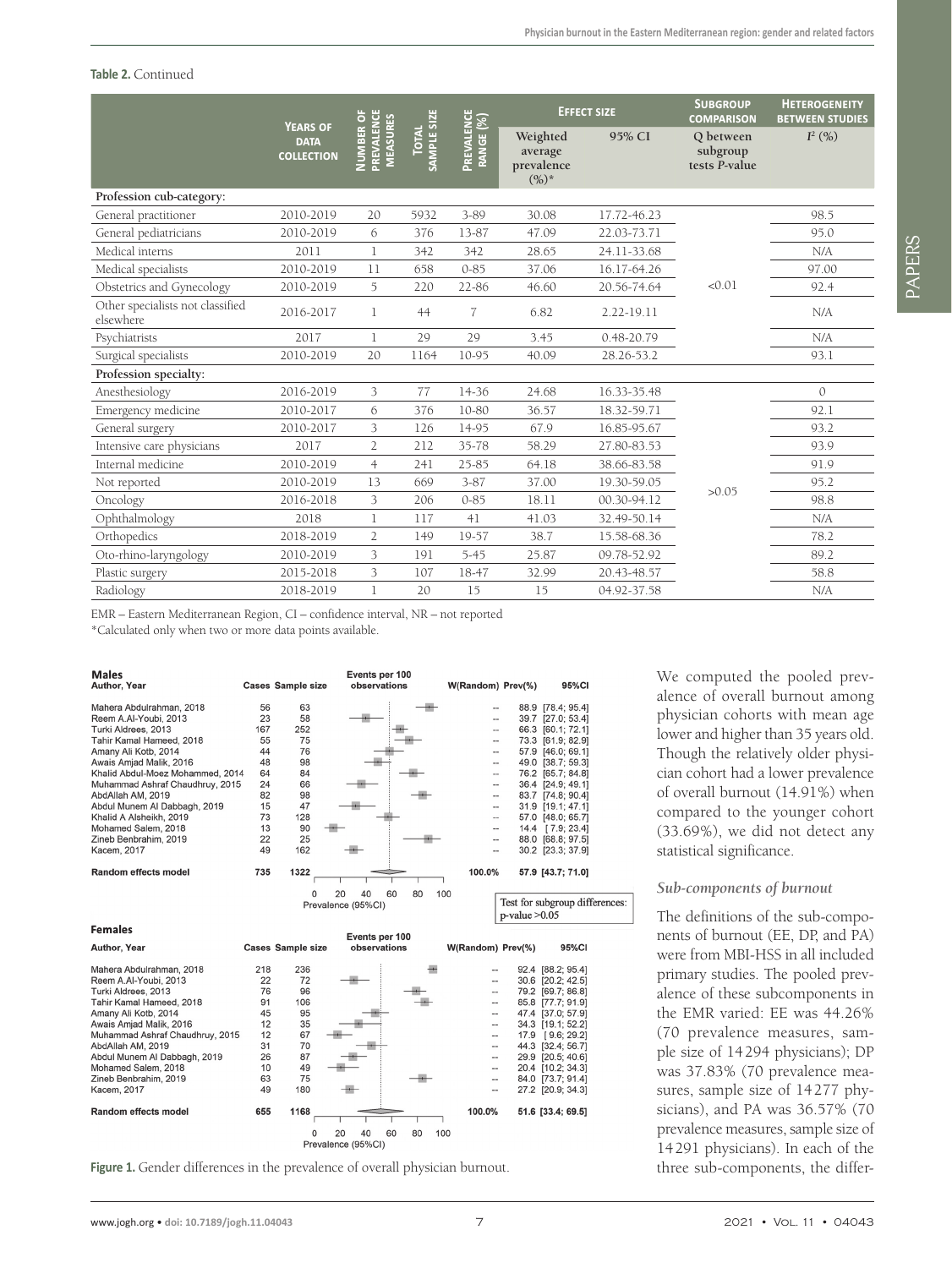#### <span id="page-7-0"></span>Table 3. Overall physician burnout prevalence in each EMR country by gender

|                              |                                           |                                                          |                             |                         | <b>EFFECT SIZE</b>                     |             | <b>SUBGROUP</b><br><b>COMPARISON</b>   | <b>HETEROGENEITY</b><br><b>BETWEEN STUDIES</b> |
|------------------------------|-------------------------------------------|----------------------------------------------------------|-----------------------------|-------------------------|----------------------------------------|-------------|----------------------------------------|------------------------------------------------|
|                              | <b>YEARS OF DATA</b><br><b>COLLECTION</b> | <b>NUMBER OF</b><br><b>PREVALENCE</b><br><b>MEASURES</b> | SAMPLE SIZE<br><b>TOTAL</b> | PREVALENCE<br>RANGE (%) | Weighted<br>average<br>prevalence (%)* | 95% CI      | O between<br>subgroup tests<br>P-value | $I^2$ (%)                                      |
| Egypt:                       |                                           |                                                          |                             |                         |                                        |             |                                        |                                                |
| Male                         | 2012-2017                                 | 3                                                        | 258                         | 58-84                   | 73.84                                  | 60.14-84.08 | < 0.001                                | 79.10                                          |
| Female                       | 2012-2017                                 | $\overline{2}$                                           | 165                         | 44-47                   | 46.06                                  | 38.60-53.70 |                                        | $\mathcal{O}$                                  |
| Iraq:                        |                                           |                                                          |                             |                         |                                        |             |                                        |                                                |
| Male                         | 2017                                      | 1                                                        | 47                          | 32                      | 31.91                                  | 19.09-47.12 | N/A                                    | N/A                                            |
| Female                       | 2017                                      | $\mathbf{1}$                                             | 87                          | 30                      | 29.89                                  | 20.54-40.65 |                                        | N/A                                            |
| Morocco:                     |                                           |                                                          |                             |                         |                                        |             |                                        |                                                |
| Male                         | 2018                                      | 1                                                        | 25                          | 88                      | 88                                     | 68.78-97.45 |                                        | N/A                                            |
| Female                       | 2018                                      | 1                                                        | 75                          | 84                      | 84                                     | 73.72-91.45 | N/A                                    | N/A                                            |
| Pakistan                     |                                           |                                                          |                             |                         |                                        |             |                                        |                                                |
| Male                         | 2014                                      | 2                                                        | 164                         | 36-49                   | 43.64                                  | 35.10-52.57 |                                        | 19.40                                          |
| Female                       | 2014                                      | $\overline{2}$                                           | 102                         | 18-34                   | 24.18                                  | 14.80-36.92 | < 0.05                                 | 39.6                                           |
| Qatar:                       |                                           |                                                          |                             |                         |                                        |             |                                        |                                                |
| Male                         | Not Reported                              | 1                                                        | 90                          | 14                      | 14.44                                  | 7.92-23.43  | N/A                                    | N/A                                            |
| Female                       | Not Reported                              | $\mathbf 1$                                              | 49                          | 20                      | 20.41                                  | 10.24-34.34 |                                        | N/A                                            |
| Saudi Arabia:                |                                           |                                                          |                             |                         |                                        |             |                                        |                                                |
| Male                         | 2010-2018                                 | $\overline{4}$                                           | 513                         | $40 - 73$               | 59.98                                  | 47.92-70.95 | >0.05                                  | 83.90                                          |
| Female                       | 2010-2018                                 | 3                                                        | 274                         | 31-86                   | 68.57                                  | 37.03-89.0  |                                        | 94.9                                           |
| Tunisia:                     |                                           |                                                          |                             |                         |                                        |             |                                        |                                                |
| Male                         | Not Reported                              | 1                                                        | 162                         | 30                      | 30.25                                  | 23.29-37.95 |                                        | N/A                                            |
| Female                       | Not Reported                              | $\mathbf{1}$                                             | 180                         | 27                      | 27.22                                  | 20.87-34.34 | N/A                                    | N/A                                            |
| <b>United Arab Emirates:</b> |                                           |                                                          |                             |                         |                                        |             |                                        |                                                |
| Male                         | 2016                                      | 1                                                        | 63                          | 89                      | 88.89                                  | 78.44-95.41 |                                        | N/A                                            |
| Female                       | 2016                                      | 1                                                        | 236                         | 92                      | 92.37                                  | 88.21-95.42 | N/A                                    | N/A                                            |

EMR – Eastern Mediterranean Region, N/A – not applicable, CI – confidence interval

\*Calculated only when two or more data points available.

<span id="page-7-1"></span>



<span id="page-7-2"></span>

Figure 2. Publication bias assessment in all included studies. **Figure 3.** Publication bias assessment in included studies stratified by gender.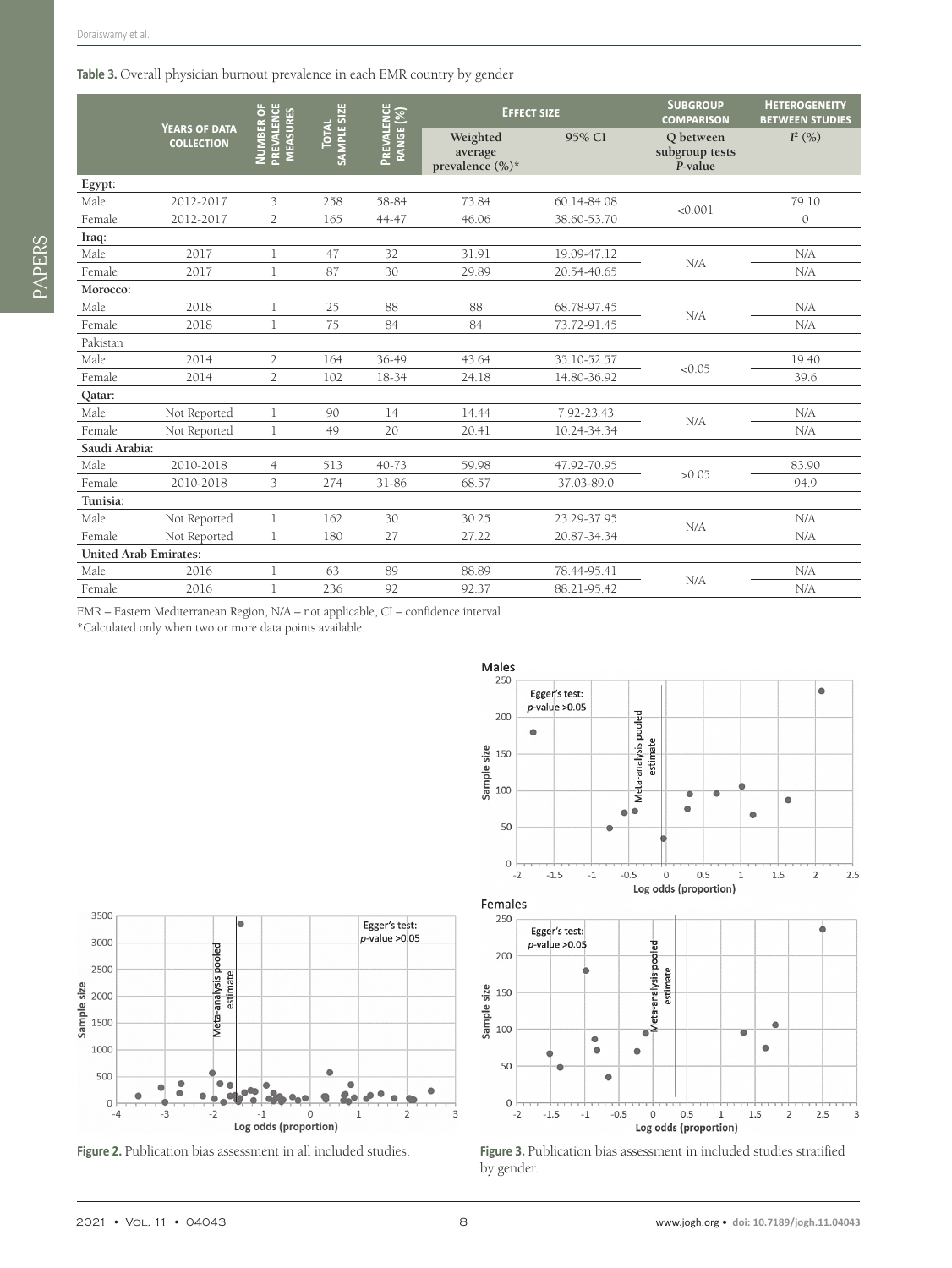ences between the estimated pooled prevalence observed according to the instrument's cutoff used by the primary studies were not statistically significant. The detailed meta-analysis outputs of the three sub-components are provided in Appendix S9 of the **[Online Supplementary Document](#page-12-23)**. The prevalence of EE, DP, and PA in the EMR, as well as gender and profession category are provided in **[Table 4](#page-8-0)**.

<span id="page-8-0"></span>**Table 4.** Prevalence of physician burnout subcomponents: EE, DP and PA in EMR by country, gender, and profession category

|                                  |                                                     | ō                                       |                      |                         | <b>EFFECT SIZE</b>                           |             | <b>SUBGROUP</b><br><b>COMPARISON</b>   | <b>HETEROGENEITY</b><br><b>BETWEEN STUDIES</b> |
|----------------------------------|-----------------------------------------------------|-----------------------------------------|----------------------|-------------------------|----------------------------------------------|-------------|----------------------------------------|------------------------------------------------|
|                                  | <b>YEARS OF</b><br><b>DATA</b><br><b>COLLECTION</b> | PREVALENCE<br><b>MEASURES</b><br>NUMBER | TOTAL<br>SAMPLE SIZE | PREVALENCE<br>RANGE (%) | Weighted<br>average<br>prevalence<br>$(%)^*$ | 95% CI      | O between<br>subgroup tests<br>P value | $I^2$ (%)                                      |
| EE                               |                                                     |                                         |                      |                         |                                              |             |                                        |                                                |
| <b>EMR</b>                       |                                                     |                                         |                      |                         |                                              |             |                                        |                                                |
| All countries                    | 2003-2019                                           | 70                                      | 14294                | $0 - 84$                | 44.26                                        | 37.99-50.72 | < 0.0001                               | 97.90                                          |
| Gender                           |                                                     |                                         |                      |                         |                                              |             |                                        |                                                |
| Male                             | 2008-2017                                           | 14                                      | 3364                 | $4 - 83$                | 46.66                                        | 32.32-61.57 | >0.05                                  | 97.7                                           |
| Female                           | 2008-2017                                           | 13                                      | 2414                 | $6 - 78$                | 48.26                                        | 35.12-61.66 |                                        | 96.00                                          |
| Profession category              |                                                     |                                         |                      |                         |                                              |             |                                        |                                                |
| General medical practitioner     | 2009-2018                                           | 25                                      | 6800                 | $0 - 86$                | 41.79                                        | 27.54-57.56 | >0.05                                  | 99.10                                          |
| Specialized medical practitioner | 2003-2019                                           | 55                                      | 7328                 | 10-89                   | 49.78                                        | 43.58-55.99 |                                        | 95.5                                           |
| DP                               |                                                     |                                         |                      |                         |                                              |             |                                        |                                                |
| EMR:                             |                                                     |                                         |                      |                         |                                              |             |                                        |                                                |
| All countries                    | 2003-2019                                           | 70                                      | 14277                | $3 - 95$                | 37.83                                        | 31.83-44.22 | < 0.0001                               | 97.90                                          |
| Gender                           |                                                     |                                         |                      |                         |                                              |             |                                        |                                                |
| Male                             | 2008-2017                                           | 13                                      | 3237                 | 15-78                   | 40.34                                        | 28.14-53.88 |                                        | 97.00                                          |
| Female                           | 2008-2017                                           | 12                                      | 2176                 | 11-78                   | 34.48                                        | 22.03-49.50 | >0.05                                  | 95.6                                           |
| Profession category              |                                                     |                                         |                      |                         |                                              |             |                                        |                                                |
| General medical practitioner     | 2009-2018                                           | 32                                      | 13479                | $3 - 95$                | 41.78                                        | 31.85-52.44 |                                        | 99.20                                          |
| Specialized medical practitioner | 2003-2019                                           | 66                                      | 9206                 | 5-87                    | 42.82                                        | 37.82-47.96 | >0.05                                  | 95.3                                           |
| PA                               |                                                     |                                         |                      |                         |                                              |             |                                        |                                                |
| EMR:                             |                                                     |                                         |                      |                         |                                              |             |                                        |                                                |
| All countries                    | 2003-2019                                           | 70                                      | 14291                | 10-99                   | 36.57                                        | 31.50-41.95 | < 0.0001                               | 96.9                                           |
| Gender:                          |                                                     |                                         |                      |                         |                                              |             |                                        |                                                |
| Male                             | 2008-2017                                           | 13                                      | 3237                 | 15-54                   | 32.85                                        | 25.55-41.09 |                                        | 91.9                                           |
| Female                           | 2008-2017                                           | 12                                      | 2176                 | 11-56                   | 32.08                                        | 22.97-42.79 | >0.05                                  | 92.5                                           |
| Profession category:             |                                                     |                                         |                      |                         |                                              |             |                                        |                                                |
| General medical practitioner     | 2009-2018                                           | 31                                      | 13418                | $10-74$                 | 28.29                                        | 22.79-34.52 |                                        | 97.2                                           |
| Specialized medical practitioner | 2003-2019                                           | 61                                      | 9080                 | $3 - 86$                | 29.94                                        | 24.64-35.84 | >0.05                                  | 96.6                                           |

EE – emotional exhaustion; DP – depersonalization; PA – personal accomplishment; EMR – Eastern Mediterranean Region \*Calculated only when two or more data points available.

*Emotional exhaustion*

Statistically significant differences in the prevalence of the EE sub-component (*P*<0.0001) were identified between the 17 EMR countries reporting at least one prevalence measure of EE (Output EE in Appendix S9 of the **[Online Supplementary Document](#page-12-23)**). Pooled prevalence measures of EE ranged from 7.78% in Iraq to 64.97% in Morocco.

Data on EE stratified by gender was reported in seven countries: Bahrain, Egypt, Iran, Lebanon, Pakistan, Saudi Arabia, and Syria. The difference in pooled prevalence between males (46.66%) and females (48.26%) was not statistically significant. Gender subgroup analysis considering the variability between countries, when feasible, demonstrated that prevalence of EE among males and females respectively in Egypt (68.88% vs 65.88%), Iran (18.35% vs 3.7%), Pakistan (33.15% vs 39.12%), Saudi Arabia (39.79% vs 38.27%), and Lebanon (47.39% vs 61.18%) were not significantly different.

Like the overall burnout prevalence, no difference was detected between the generalist and specialist medical practitioners (41.79% and 49.78%). However, we found significant differences in the prevalence of EE between the professional subcategories (*P*<0.001). The highest pooled prevalence was 61.57% among the general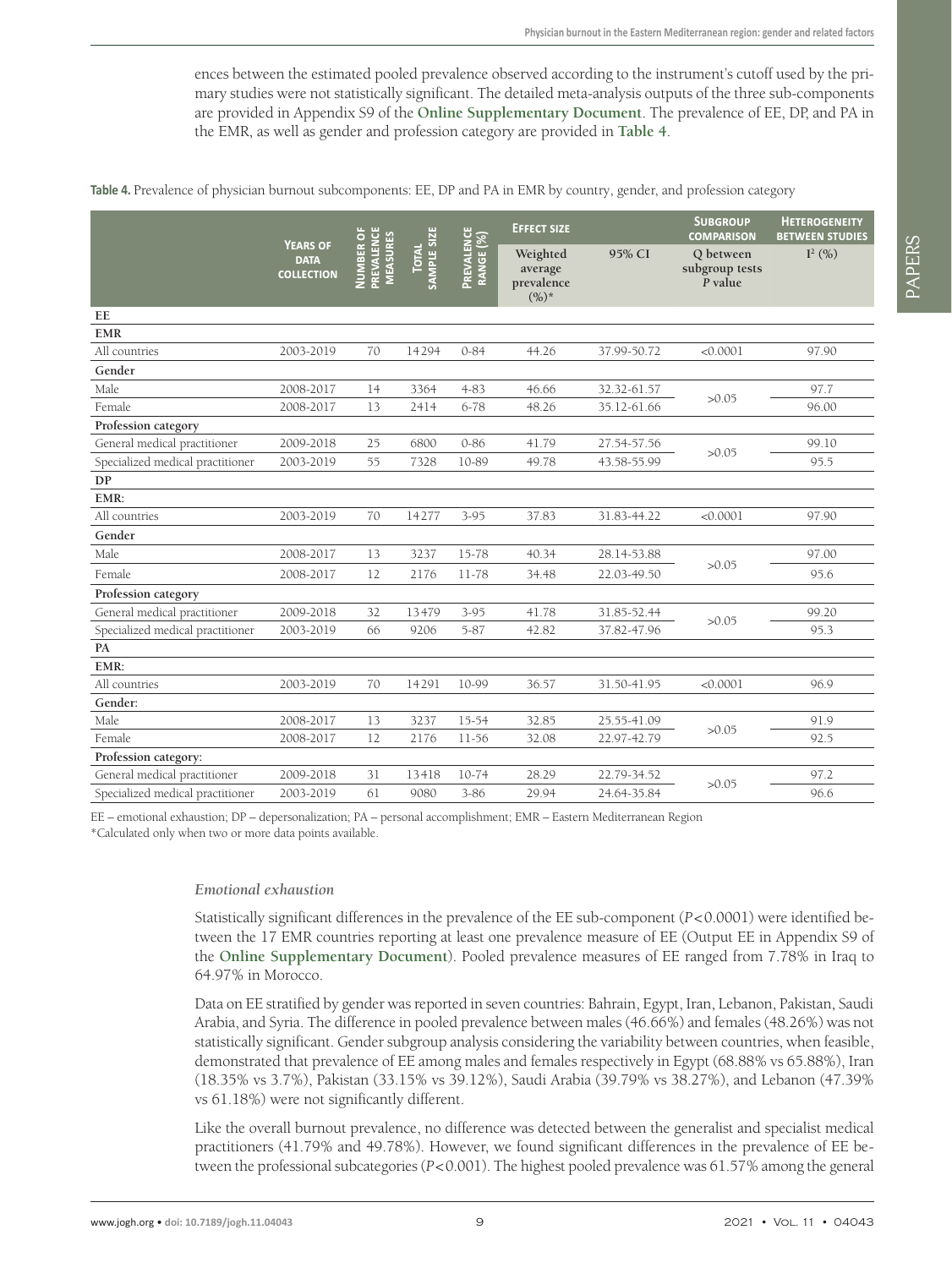pediatricians. The lowest pooled prevalence (40.76%) was observed among the general practitioners. Notably, statistically significant differences were detected between the specialties (*P*<0.0001). Pooled prevalence ranged between 39.46% in anesthesiologists and 59.26% in the emergency medicine physicians.

#### *Depersonalization*

Statistically significant differences in the prevalence of DP (*P*<0.0001) were identified between the 17 EMR countries reporting at least one prevalence measure of DP (Output DP in Appendix S9 of the **[Online Supple](#page-12-23)[mentary Document](#page-12-23)**). Pooled prevalence of DP, which was computed with at least three prevalence measures, ranged from 20.81% in Iran to 57.82% in Egypt.

Data on DP by gender was reported in seven countries: Bahrain, Egypt, Iran, Lebanon, Pakistan, Saudi Arabia, and Syria. The difference in pooled prevalence between males (40.34%) and females (34.48%) was not statistically significant. Gender subgroup analysis considering variability between countries, when feasible, demonstrated that prevalence of DP was not statistically different between males and females respectively in Egypt (61.04% vs 58.63%), Iran (16.67% vs 13.18), Pakistan (40.07% vs 19.34%), and Saudi Arabia (26.52% vs 21.78%).

Like the overall burnout and the EE domains, no differences were detected between the general and specialized medical practitioners (41.78% and 42.82%). However, we identified significant differences in the prevalence of DP between the profession subcategories (*P*<0.05). The highest pooled prevalence was at 44.15% for the general pediatricians. The lowest pooled prevalence (36.41%) was observed among the obstetricians and gynecologists. Notably, statistically significant differences were detected between the specialties (*P*<0.0001). Pooled prevalence ranged between 32.26% in emergency medicine physicians and 50.96% in the anesthesiologists.

#### *Personal accomplishment*

Statistically significant differences in the prevalence of PA (*P*<0.0001) were identified between the 17 EMR countries reporting at least one prevalence measure of PA (Output PA in Appendix S9 of the **[Online Supple](#page-12-23)[mentary Document](#page-12-23)**). Pooled prevalence of low PA, which was computed with at least three prevalence measures, ranged from 23.42% in Morocco to 46.14% in Egypt.

Similar, to the overall burnout and the EE and DP domains, no differences were detected between the generalist and specialist medical practitioners (28.29% and 29.94%). However, we identified significant differences in the prevalence of the PA domain between the profession subcategories (*P*<0.0001). The highest pooled prevalence was at 39.84% among the surgical specialists. The lowest pooled prevalence was observed among the medical specialists and the general pediatricians (18.85% and 19.14%). Statistically significant differences were detected between the specialties (*P*<0.0001). Pooled prevalence ranged between 14.72% in internal medicine specialists and 46.21% in the anesthesiologists.

Data on the PA domain by gender was reported in seven countries: Bahrain, Egypt, Iran, Lebanon, Pakistan, Saudi Arabia, and Syria. The difference in pooled prevalence between males (32.85%) and females (32.08%) was not statistically significant. Gender subgroup analysis conducted for each country, when feasible, demonstrated that prevalence of burnout's PA domain was not statistically different between males and females respectively in Egypt (41.35% vs 41.05%), Iran (38.89% vs 35.41%), Lebanon (22.36% vs 24.92%), Pakistan (48.35% vs 51.35%), and Saudi Arabia (20.97% vs 26.02%).

# **DISCUSSION**

The pooled prevalence of physicians in the EMR revealed that one in four physicians showed signs of all three burnout sub-components (EE, DP, and PA). Over one third of the physicians showed signs of at least one of the burnout sub-components. We observed a pattern in some of the key findings: 1) there was a statistically significant difference in the prevalence of overall burnout and the three sub-components across the countries in the EMR; 2) there was no statistically significant difference in the pooled prevalence of overall burnout and the three sub-components across males and females at a regionally aggregated level; 3) there was no statistically significant difference in prevalence between the main generalist and specialist medical categories across overall burnout and the three sub-components; 4) there was a statistically significant difference in the prevalence of overall burnout, EE, DP, and low PA among the sub-categories of specialist medical practitioners. In the gender sub-group analysis in each of the countries in the EMR, there was a statistically significant difference in the prevalence of overall burnout in Egypt and Pakistan with male physicians having a higher prevalence than their female counterparts. We also found statistically significant differences in the prevalence of EE, DP, and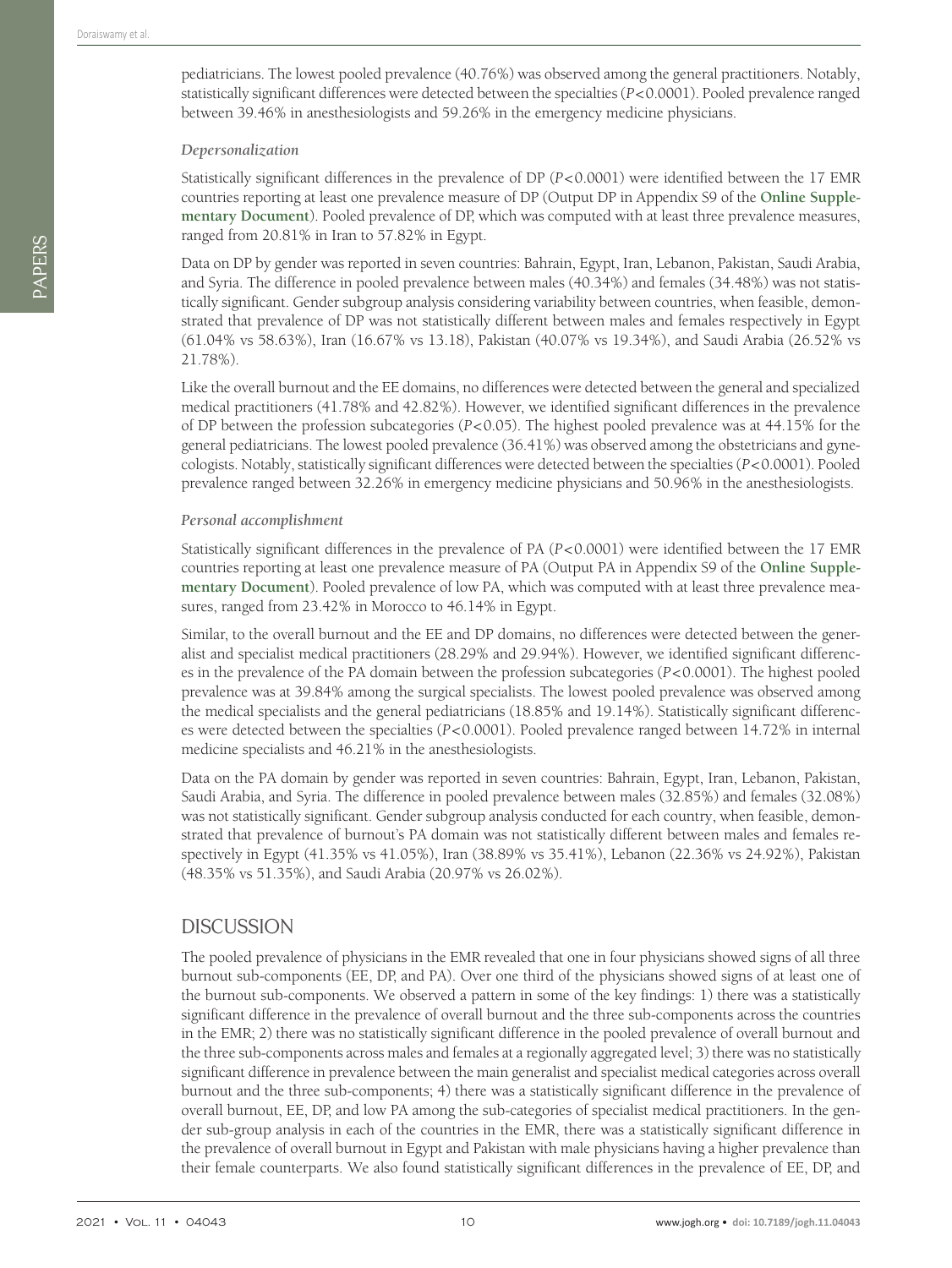low PA among the different medical and surgical specialties, but there was variation in the specific specialties that had the highest prevalence across the sub-components.

A recently published global meta-analysis [\[35](#page-13-3)] observed substantial variability in estimating burnout prevalence among physicians. This is likely explained by marked variation in assessment methods, burnout definition, and study quality, which prevented the interpretation of the global estimate of pooled burnout prevalence [\[35](#page-13-3)]. We identified similar methodological issues when conducting our meta-analysis for the EMR. We were able to minimize variability due to the assessment methods and overall burnout definition by restricting our analysis to the most used tool in assessment (MBI-HSS) and by factoring in all definitions possible for overall burnout in our sub-group analysis. In our meta-analysis, study quality did not appear to significantly contribute to the variability between studies. Therefore, using the most common definition for overall burnout, which is also the most conservative one (abnormal scores in all three sub-components – also referred to as severe burnout in the literature [\[44](#page-13-12)]), we estimated a pooled overall burnout prevalence of 24.5% among physicians in the EMR. This prevalence is much higher when compared to the pooled prevalence of 5% among French [[44\]](#page-13-12) and 7.5% among German physicians [\[45](#page-13-13)]. When comparing overall burnout prevalence based on the more inclusive definition of abnormal scores in any of the three sub-components, the prevalence of 35.6% computed by our meta-analysis was lesser than the prevalence among the physicians in France (49%) [\[44](#page-13-12)] and the US (over 50%) [\[46](#page-13-14)]. Hence, while burnout in the EMR appears to be less frequent than in other regions, severe burnout appears to be more frequent. This anomaly of higher prevalence of severe burnout but a lower prevalence of abnormal scores in any of the three sub-components in the region needs further investigation. One possible explanation is the development and implementation of mechanisms for early identification of burnout and the provision of coping support in other regions, which may be currently lacking in the EMR [\[11](#page-12-10)].

The pooled prevalence of 44.26% for emotional exhaustion (EE), 37.83% for depersonalization (DP), and 36.57% for low personal accomplishment (PA) found in our review was somewhat similar to levels among residents from the US reported in a global systematic review (EE – 38.9%; DP – 43.6%; PA – 34.3%) [\[47](#page-13-15)]. These estimates, however, were higher than the levels reported in physicians in France (EE –  $21\%$ ; DP –  $29\%$ ; PA – 29%) [\[44](#page-13-12)] and also higher than the prevalence among German physicians (EE – 34.1%; DP – 29%; PA – 21.5%) [\[45](#page-13-13)]. While there is no benchmark to assess acceptable levels of burnout globally, with over one third of the physicians in the EMR showing signs of burnout and one quarter showing signs of severe burnout, this is a matter of serious concern.

Chemali et.al (2019) describe the Middle East region as a 'complex health care environment.' In their systematic review of burnout among health care workers in the region, the authors attribute the high prevalence of burnout (40%-60% in their review) to a) harsh work conditions b) demanding work schedules/stress, and c) exposure to violence and conflict. In discussing additional reasons for health care worker burnout, the authors contrast the Middle East countries to other high-income countries and highlight the lack of attention to burnout. Among other stressors currently facing the health care community, burnout is attributed to "the ever-increasing burden of caring for major public health threats, amidst ongoing regional conflicts and refugee crises with a paucity of resources and shortage of support" [\[11\]](#page-12-10).

Our review did not find a statistically significant difference in the prevalence of overall burnout, EE, DP, and PA between male and female physicians. A meta-analysis conducted for Latin America also found no gender differences pertaining to burnout [48]. In our sub-group analysis across countries in EMR, we found a higher prevalence among male physicians when compared to females in Pakistan and Egypt. A male preponderance for burnout has been found in European family doctors [[9\]](#page-12-8). None of the studies included in our review were designed to identify gender differences in burnout but included gender as one of the variables while exploring factors associated with burnout. This makes the interpretation of the findings difficult. Though significant gender differences were not consistently identified in our meta-analysis, we cannot conclude that there is an absence of gender differences because there is a lack of well-designed studies in the region exploring this. Well-designed studies providing gender stratified data should be conducted in each EMR country across different specialties, as the predisposition to burnout and its sub-components varies across different specialties. Understanding gender differences is critical, as issues such as gender discrimination, lower salary, and sexual harassment in the workplace could affect female physicians more than male physicians.[[7](#page-12-6)[,49](#page-13-16)] On the other hand, male physicians in some settings have been shown to experience more physical violence than their female counterparts [\[50](#page-13-17)].

We did not find any statistically significant difference in the pooled prevalence of the overall burnout across the two age groups we stratified (<35 years, 33.69%; >35 years, 14.91%). Very few studies included physicians aged over 45 years. This could have been due to the unwillingness of senior physicians to participate in burnout-related studies. Given the lack of studies with an adequate inclusion of the higher age group, a prevalence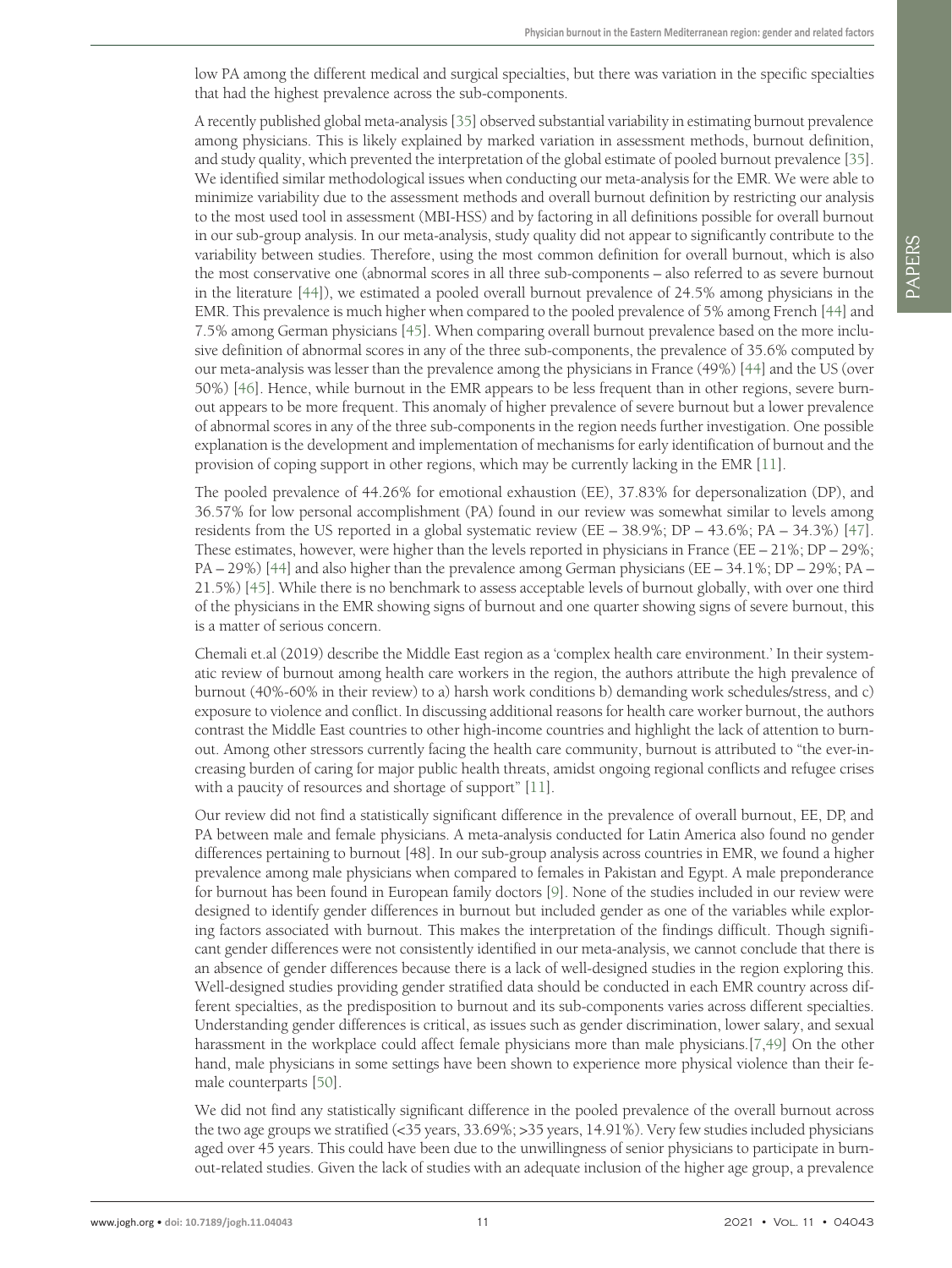of 33.69% among the <35 age group is similar to recent studies that have debunked the myth that burnout is a late career manifestation [\[51](#page-13-18)]. Studies have shown that younger physicians may have higher stress compared to their older colleagues and the residency period itself could herald the onset of burnout [[52\]](#page-14-0).

Though our review found a higher prevalence of burnout and its sub-components among the specialist medical practitioners than generalist medical practitioners, we did not identify a statistically significant difference. However, the difference in the prevalence among the sub-categories of specialist medical practitioners and the various specialties under it, signifies an important finding on the predisposition of certain specialties for burnout and its sub-components. Interestingly in our study, we found the general pediatricians to have a higher prevalence of overall burnout, higher EE, higher DP, but not low PA. Where we were able to compute a pooled prevalence, we observed that emergency medicine physicians had very high prevalence of EE, while anesthesiologists had very high prevalence of DP and low PA. The differences we see in the higher predisposition of various specialties to the different components of burnout signify a need to analyze burnout and critically look at each sub-component among the different specialty groups [\[3](#page-12-2)]. The higher preponderance of specialist physicians to burnout in general and some specialties over others has been documented in other reviews [[53](#page-14-1),[54\]](#page-14-2). Given that there was no pattern in the prevalence of burnout and its sub-components among specific specialties, a gender pattern based on a gender's dominance in that specialty cannot be made. This lack of pattern could also have been due to the lack of adequate studies to find pooled prevalence among the different specialties. We see an important role for professional societies/ physician groups of the different medical specialties in conducting further research needed to address known gaps in their respective specialties. The positive effect of group memberships and the active role that professional societies in addressing physician burnout has been demonstrated in other studies [\[55](#page-14-3),[56](#page-14-4)].

This review reinforces a substantial prevalence of burnout and its sub-components among physicians in the EMR and is a wakeup call for action. A recent systematic review comparing different interventions to address burnout among physicians found greater benefit from organizational interventions (improving teamwork, enhancing job control, and increasing levels of decision making etc.) than physician-directed interventions (mindfulness, cognitive behavioural techniques, improving personal communication, etc.) [\[57\]](#page-14-5). Given the increasing risk of burnout among physicians during the COVID-19 pandemic, [[58](#page-14-6)] the implications of this study highlighting the pre-existing magnitude of burnout is a call for urgent action to halt its further increase during the pandemic and beyond.

Our review has strengths in having been designed in line with the Cochrane Handbook for Systematic Reviews, including registration of the 'a priori' protocol and addressing variability between studies identified in previously published meta-analysis, [\[35\]](#page-13-3) but it is also likely affected by the substantial level of heterogeneity found between the studies. As observed in the meta-analysis of observational studies, this heterogeneity could be attributed to several study-related factors, as well as to different health systems, types of training, and salary structures in the region. Though we did our best to extract data from the English abstracts of the studies published in Persian, we could have missed some important information from these studies and any others that did not have an English abstract. The decision to include only studies that used MBI-HSS helped homogenization and comparability but the differing cut-off points and the lack of consensus regarding the definition of overall burnout in these studies compromised the level of comparison possible [[59\]](#page-14-7). Though other tools are less standardized and popular than MBI-HSS, the fact that we did not include studies which used tools other than MBI-HSS for measuring burnout could also be seen as limiting comprehensiveness.

# **CONCLUSION**

Physician burnout can have serious consequences at individual, health system, societal, and national levels. By any standards, the levels of physician burnout in the EMR are high, and this includes three sub-components of burnout – emotional exhaustion, depersonalization, and low personal accomplishment. Poor quality studies fail to provide certainty when exploring gender-related differences in burnout levels among physicians within the region. Given the variation in health care systems among EMR countries, each country should address physician burnout at national and sub-national levels by better understanding of the drivers of burnout and its sub-components in each setting and implementing evidence-based prevention and remedial measures. Professional societies of physicians and specialists, physician support groups and licensing boards can play an important role in helping better understand the burnout problem in various specialties and provide appropriate guidance to the physicians. They can collaborate to support and guide the development and implementation of evidence-based, specialty-specific physician friendly policies and programmes. The COVID-19 pandemic is a stark reminder of the protective role played by physicians, and it is surely reasonable to demand that the protectors of population health are themselves safeguarded from burnout while doing that.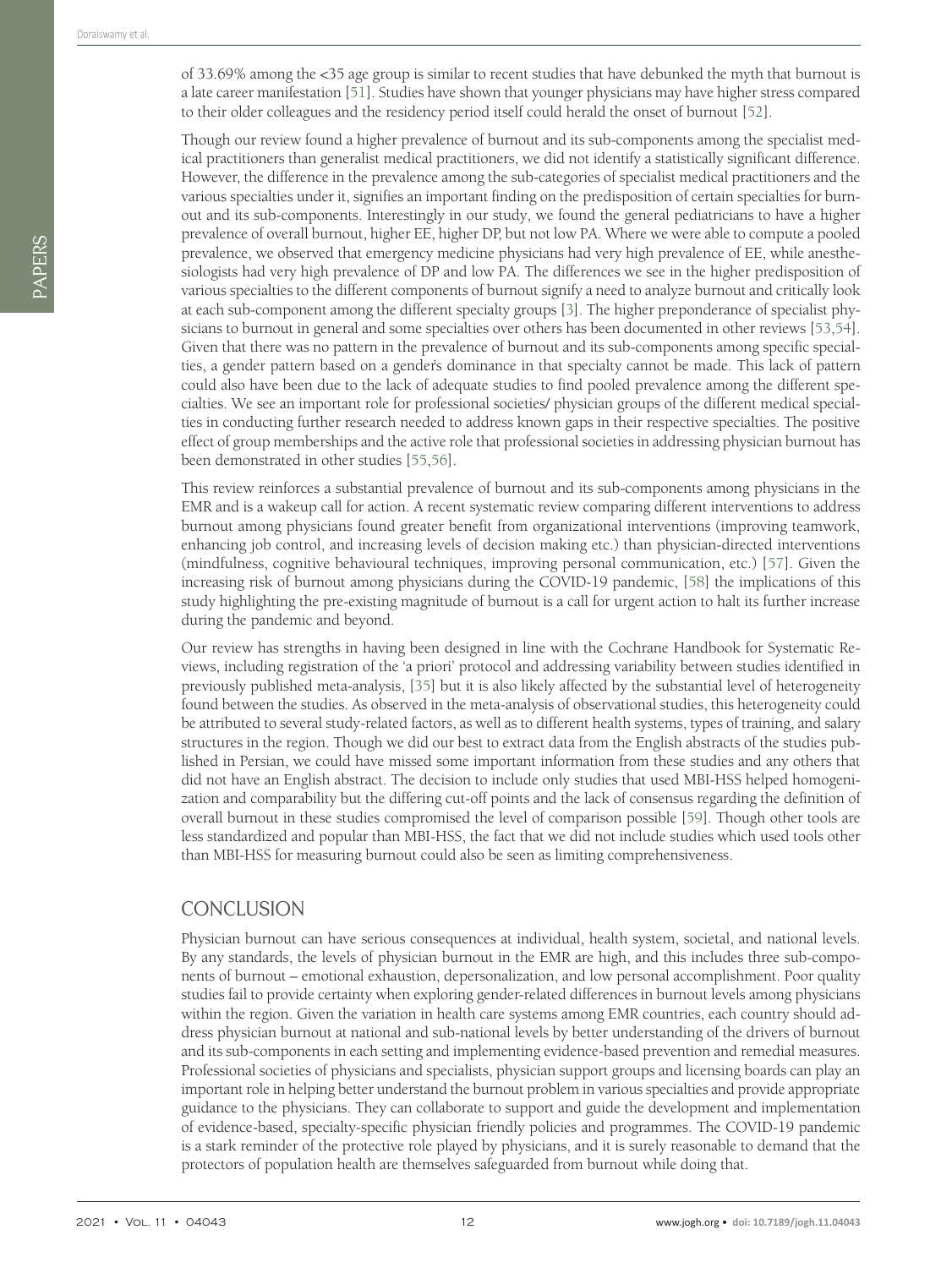**Acknowledgments:** The authors would like to thank Ms. Sinead M O'Rourke, Content Development Specialist, Distributed eLibrary, Weill Cornell Medicine – Qatar for her editing services.

**Author contributions:** SD, KC, SC and RM collectively contributed to the conception of the study. SD, KC and AJ were involved in the literature search, screening, and extraction steps. Analysis and manuscript drafting were carried out by SD, and KC, with support from AJ, SC, and RM. All authors read, edited, and approved the final manuscript.

**Competing interests:** The authors have completed the Unified Competing Interest form at www.icmje.org/coi\_disclosure. pdf (available on request from the corresponding author) and declare no conflict of interest.

**Funding:** This research received no external funding.

#### **Additional material**

REFERENCES

**REFERENCES** 

<span id="page-12-23"></span>[Online Supplementary Document](http://jogh.org/documents/2021/jogh-11-04043-s001.pdf)

- <span id="page-12-0"></span>1 Freudenberger HJ. Staff Burn-Out. J Soc Issues. 1974;30:159-65. [doi:10.1111/j.1540-4560.1974.tb00706.x](https://doi.org/10.1111/j.1540-4560.1974.tb00706.x)
- <span id="page-12-1"></span>2 Maslach C, Jackson SE. The measurement of experienced burnout. J Organ Behav. 1981;2:99-113. [doi:10.1002/job.4030020205](https://doi.org/10.1002/job.4030020205)
- <span id="page-12-2"></span>3 De Hert S. Burnout in Healthcare Workers: Prevalence, Impact and Preventative Strategies. Local Reg Anesth. 2020;13:171- 83. [Medline:33149664](https://www.ncbi.nlm.nih.gov/entrez/query.fcgi?cmd=Retrieve&db=PubMed&list_uids=33149664&dopt=Abstract) [doi:10.2147/LRA.S240564](https://doi.org/10.2147/LRA.S240564)
- <span id="page-12-3"></span>4 Physician burnout: a global crisis. Lancet. 2019;394:93. [Medline:31305255](https://www.ncbi.nlm.nih.gov/entrez/query.fcgi?cmd=Retrieve&db=PubMed&list_uids=31305255&dopt=Abstract) [doi:10.1016/S0140-6736\(19\)31573-9](https://doi.org/10.1016/S0140-6736(19)31573-9)
- <span id="page-12-4"></span>5 Kumar S. Burnout and Doctors: Prevalence, Prevention and Intervention. Healthcare (Basel). 2016;4(3):37. [Medline:27417625](https://www.ncbi.nlm.nih.gov/entrez/query.fcgi?cmd=Retrieve&db=PubMed&list_uids=27417625&dopt=Abstract) [doi:10.3390/healthcare4030037](https://doi.org/10.3390/healthcare4030037)
- <span id="page-12-5"></span>6 Bridgeman PJ, Bridgeman MB, Barone J. Burnout syndrome among healthcare professionals. Am J Health Syst Pharm. 2018; 75:147-52. [Medline:29183877](https://www.ncbi.nlm.nih.gov/entrez/query.fcgi?cmd=Retrieve&db=PubMed&list_uids=29183877&dopt=Abstract) [doi:10.2146/ajhp170460](https://doi.org/10.2146/ajhp170460)
- <span id="page-12-6"></span>7 Templeton K, Bernstein C, Sukhera J, Nora L, Newman C, Burstin H, et al. Gender-Based Differences in Burnout: Issues Faced by Women Physicians. NAM Perspectives. 2019.
- <span id="page-12-7"></span>8 Dyrbye LN, Shanafelt TD, Balch CM, Satele D, Sloan J, Freischlag J. Relationship between work-home conflicts and burnout among American surgeons: a comparison by sex. Arch Surg. 2011;146:211-7. [Medline:21339435](https://www.ncbi.nlm.nih.gov/entrez/query.fcgi?cmd=Retrieve&db=PubMed&list_uids=21339435&dopt=Abstract) [doi:10.1001/arch](https://doi.org/10.1001/archsurg.2010.310)[surg.2010.310](https://doi.org/10.1001/archsurg.2010.310)
- <span id="page-12-8"></span>9 Soler JK, Yaman H, Esteva M, Dobbs F, Asenova RS, Katic M, et al. Burnout in European family doctors: the EGPRN study. Fam Pract. 2008;25:245-65. [Medline:18622012](https://www.ncbi.nlm.nih.gov/entrez/query.fcgi?cmd=Retrieve&db=PubMed&list_uids=18622012&dopt=Abstract) [doi:10.1093/fampra/cmn038](https://doi.org/10.1093/fampra/cmn038)
- <span id="page-12-9"></span>10 Elbarazi I, Loney T, Yousef S, Elias A. Prevalence of and factors associated with burnout among health care professionals in Arab countries: a systematic review. BMC Health Serv Res. 2017;17:491. [Medline:28716142](https://www.ncbi.nlm.nih.gov/entrez/query.fcgi?cmd=Retrieve&db=PubMed&list_uids=28716142&dopt=Abstract) [doi:10.1186/s12913-017-2319-8](https://doi.org/10.1186/s12913-017-2319-8)
- <span id="page-12-10"></span>11 Chemali Z, Ezzeddine FL, Gelaye B, Dossett ML, Salameh J, Bizri M, et al. Burnout among healthcare providers in the complex environment of the Middle East: a systematic review. BMC Public Health. 2019;19:1337. [Medline:31640650](https://www.ncbi.nlm.nih.gov/entrez/query.fcgi?cmd=Retrieve&db=PubMed&list_uids=31640650&dopt=Abstract) [doi:10.1186/](https://doi.org/10.1186/s12889-019-7713-1) [s12889-019-7713-1](https://doi.org/10.1186/s12889-019-7713-1)
- <span id="page-12-11"></span>12 Amoafo E, Hanbali N, Patel A, Singh P. What are the significant factors associated with burnout in doctors? Occup Med (Lond). 2015;65:117-21. [Medline:25324485](https://www.ncbi.nlm.nih.gov/entrez/query.fcgi?cmd=Retrieve&db=PubMed&list_uids=25324485&dopt=Abstract) [doi:10.1093/occmed/kqu144](https://doi.org/10.1093/occmed/kqu144)
- <span id="page-12-12"></span>13 Marchand A, Blanc ME, Beauregard N. Do age and gender contribute to workers' burnout symptoms? Occup Med (Lond). 2018;68:405-11. [Medline:29912439](https://www.ncbi.nlm.nih.gov/entrez/query.fcgi?cmd=Retrieve&db=PubMed&list_uids=29912439&dopt=Abstract) [doi:10.1093/occmed/kqy088](https://doi.org/10.1093/occmed/kqy088)
- <span id="page-12-13"></span>14 West CP, Dyrbye LN, Shanafelt TD. Physician burnout: contributors, consequences and solutions. J Intern Med. 2018;283:516- 29. [Medline:29505159](https://www.ncbi.nlm.nih.gov/entrez/query.fcgi?cmd=Retrieve&db=PubMed&list_uids=29505159&dopt=Abstract) [doi:10.1111/joim.12752](https://doi.org/10.1111/joim.12752)
- <span id="page-12-14"></span>15 Lee RT, Seo B, Hladkyj S, Lovell B, Schwartzmann L. Correlates of physician burnout across regions and specialties: A meta-analysis. Hum Resour Health. 2013;11:48. [Medline:24074053](https://www.ncbi.nlm.nih.gov/entrez/query.fcgi?cmd=Retrieve&db=PubMed&list_uids=24074053&dopt=Abstract) [doi:10.1186/1478-4491-11-48](https://doi.org/10.1186/1478-4491-11-48)
- <span id="page-12-15"></span>16 Kilminster S, Downes J, Gough B, Murdoch-Eaton D, Roberts T. Women in medicine–is there a problem? A literature review of the changing gender composition, structures and occupational cultures in medicine. Med Educ. 2007;41:39-49. [Med](https://www.ncbi.nlm.nih.gov/entrez/query.fcgi?cmd=Retrieve&db=PubMed&list_uids=17209891&dopt=Abstract)[line:17209891](https://www.ncbi.nlm.nih.gov/entrez/query.fcgi?cmd=Retrieve&db=PubMed&list_uids=17209891&dopt=Abstract) [doi:10.1111/j.1365-2929.2006.02645.x](https://doi.org/10.1111/j.1365-2929.2006.02645.x)
- <span id="page-12-16"></span>17 Marchand A, Blanc ME, Beauregard N. Do age and gender contribute to workers' burnout symptoms? Occup Med (Lond). 2018;68:405-11. [Medline:29912439](https://www.ncbi.nlm.nih.gov/entrez/query.fcgi?cmd=Retrieve&db=PubMed&list_uids=29912439&dopt=Abstract) [doi:10.1093/occmed/kqy088](https://doi.org/10.1093/occmed/kqy088)
- <span id="page-12-17"></span>18 Hartzband P, Groopman J. Physician Burnout, Interrupted. N Engl J Med. 2020;382:2485-7. [Medline:32356624](https://www.ncbi.nlm.nih.gov/entrez/query.fcgi?cmd=Retrieve&db=PubMed&list_uids=32356624&dopt=Abstract) [doi:10.1056/](https://doi.org/10.1056/NEJMp2003149) [NEJMp2003149](https://doi.org/10.1056/NEJMp2003149)
- <span id="page-12-18"></span>19 Higgins J, Green S. Cochrane Handbook for Systematic Reviews of Interventions Version 5.1.0: The Cochrane Collaboration; 2011.
- <span id="page-12-19"></span>20 Booth A, Clarke M, Dooley G, Ghersi D, Moher D, Petticrew M, et al. PROSPERO at one year: an evaluation of its utility. Syst Rev. 2013;2:4. [Medline:23320413](https://www.ncbi.nlm.nih.gov/entrez/query.fcgi?cmd=Retrieve&db=PubMed&list_uids=23320413&dopt=Abstract) [doi:10.1186/2046-4053-2-4](https://doi.org/10.1186/2046-4053-2-4)
- <span id="page-12-20"></span>21 Liberati A, Altman DG, Tetzlaff J, Mulrow C, Gotzsche PC, Ioannidis JP, et al. The PRISMA statement for reporting systematic reviews and meta-analyses of studies that evaluate health care interventions: explanation and elaboration. J Clin Epidemiol. 2009;62:e1-34. [Medline:19631507](https://www.ncbi.nlm.nih.gov/entrez/query.fcgi?cmd=Retrieve&db=PubMed&list_uids=19631507&dopt=Abstract) [doi:10.1016/j.jclinepi.2009.06.006](https://doi.org/10.1016/j.jclinepi.2009.06.006)
- <span id="page-12-21"></span>22 Moher D, Liberati A, Tetzlaff J, Altman DG. Preferred reporting items for systematic reviews and meta-analyses: the PRISMA statement. J Clin Epidemiol. 2009;62:1006-12. [Medline:19631508](https://www.ncbi.nlm.nih.gov/entrez/query.fcgi?cmd=Retrieve&db=PubMed&list_uids=19631508&dopt=Abstract) [doi:10.1016/j.jclinepi.2009.06.005](https://doi.org/10.1016/j.jclinepi.2009.06.005)
- <span id="page-12-22"></span>23 Beller EM, Glasziou PP, Altman DG, Hopewell S, Bastian H, Chalmers I, et al. PRISMA for Abstracts: reporting systematic reviews in journal and conference abstracts. PLoS Med. 2013;10:e1001419. [Medline:23585737](https://www.ncbi.nlm.nih.gov/entrez/query.fcgi?cmd=Retrieve&db=PubMed&list_uids=23585737&dopt=Abstract) [doi:10.1371/journal.pmed.1001419](https://doi.org/10.1371/journal.pmed.1001419)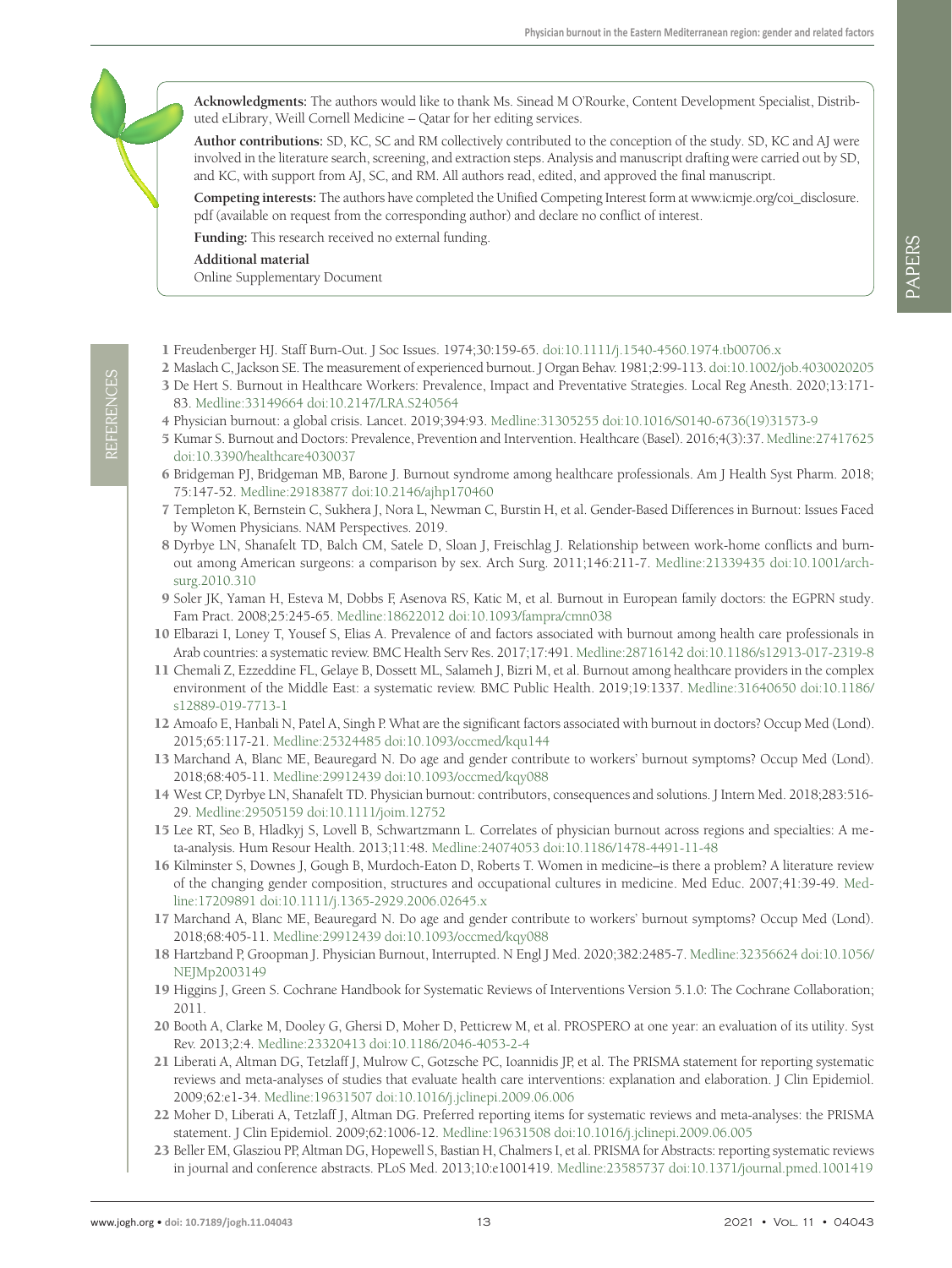**REFERENCES** REFERENCES

- <span id="page-13-0"></span>24 Chaabna K, Cheema S, Abraham A, Alrouh H, Mamtani R, Sheikh JI. Gray literature in systematic reviews on population health in the Middle East and North Africa: protocol of an overview of systematic reviews and evidence mapping. Syst Rev. 2018;7:94. [Medline:30021616](https://www.ncbi.nlm.nih.gov/entrez/query.fcgi?cmd=Retrieve&db=PubMed&list_uids=30021616&dopt=Abstract) [doi:10.1186/s13643-018-0751-4](https://doi.org/10.1186/s13643-018-0751-4)
- 25 Chaabna K, Cheema S, Abraham A, Mamtani R. Strengthening literature search strategies for systematic reviews reporting population health in the Middle East and North Africa: A meta-research study. J Evid Based Med. 2020;13:192-8. [Med](https://www.ncbi.nlm.nih.gov/entrez/query.fcgi?cmd=Retrieve&db=PubMed&list_uids=32449308&dopt=Abstract)[line:32449308](https://www.ncbi.nlm.nih.gov/entrez/query.fcgi?cmd=Retrieve&db=PubMed&list_uids=32449308&dopt=Abstract) [doi:10.1111/jebm.12394](https://doi.org/10.1111/jebm.12394)
- 26 Chaabna K, Cheema S, Abraham A, Alrouh H, Lowenfels AB, Maisonneuve P, et al. Systematic overview of hepatitis C infection in the Middle East and North Africa. World J Gastroenterol. 2018;24:3038-54. [Medline:30038471](https://www.ncbi.nlm.nih.gov/entrez/query.fcgi?cmd=Retrieve&db=PubMed&list_uids=30038471&dopt=Abstract) [doi:10.3748/wjg.v24.i27.3038](https://doi.org/10.3748/wjg.v24.i27.3038)
- 27 Chaabane S, Chaabna K, Abraham A, Mamtani R, Cheema S. Physical activity and sedentary behaviour in the Middle East and North Africa: An overview of systematic reviews and meta-analysis. Sci Rep. 2020;10:9363. [Medline:32518254](https://www.ncbi.nlm.nih.gov/entrez/query.fcgi?cmd=Retrieve&db=PubMed&list_uids=32518254&dopt=Abstract) [doi:10.1038/](https://doi.org/10.1038/s41598-020-66163-x) [s41598-020-66163-x](https://doi.org/10.1038/s41598-020-66163-x)
- 28 Chaabna K, Cheema S, Abraham A, Alrouh H, Mamtani R. Adult mortality trends in Qatar, 1989-2015: National population versus migrants. PLoS One. 2018;13:e0203996. [Medline:30252887](https://www.ncbi.nlm.nih.gov/entrez/query.fcgi?cmd=Retrieve&db=PubMed&list_uids=30252887&dopt=Abstract) [doi:10.1371/journal.pone.0203996](https://doi.org/10.1371/journal.pone.0203996)
- 29 Cheema S, Maisonneuve P, Weber I, Fernandez-Luque L, Abraham A, Alrouh H, et al. Knowledge and perceptions about Zika virus in a Middle East country. BMC Infect Dis. 2017;17:524. [Medline:28747174](https://www.ncbi.nlm.nih.gov/entrez/query.fcgi?cmd=Retrieve&db=PubMed&list_uids=28747174&dopt=Abstract) [doi:10.1186/s12879-017-2603-6](https://doi.org/10.1186/s12879-017-2603-6)
- 30 Cheema S, Maisonneuve P, Al-Thani MH, Al-Thani AAM, Abraham A, Al-Mannai GA, et al. Oral health behavior and factors associated with poor oral status in Qatar: results from a national health survey. J Public Health Dent. 2017;77:308-16. [Med](https://www.ncbi.nlm.nih.gov/entrez/query.fcgi?cmd=Retrieve&db=PubMed&list_uids=28369902&dopt=Abstract)[line:28369902](https://www.ncbi.nlm.nih.gov/entrez/query.fcgi?cmd=Retrieve&db=PubMed&list_uids=28369902&dopt=Abstract) [doi:10.1111/jphd.12209](https://doi.org/10.1111/jphd.12209)
- 31 Cheema S, Maisonneuve P, Zirie M, Jayyousi A, Alrouh H, Abraham A, et al. Risk Factors for Microvascular Complications of Diabetes in a High-Risk Middle East Population. J Diabetes Res. 2018;2018:8964027. [Medline:30057913](https://www.ncbi.nlm.nih.gov/entrez/query.fcgi?cmd=Retrieve&db=PubMed&list_uids=30057913&dopt=Abstract) [doi:10.1155/2018/8964027](https://doi.org/10.1155/2018/8964027)
- 32 Doraiswamy S, Jithesh A, Chaabane S, Abraham A, Chaabna K, Cheema S. Perinatal Mental Illness in the Middle East and North Africa Region—A Systematic Overview. Int J Environ Res Public Health. 2020;17:5487. [Medline:32751384](https://www.ncbi.nlm.nih.gov/entrez/query.fcgi?cmd=Retrieve&db=PubMed&list_uids=32751384&dopt=Abstract) [doi:10.3390/](https://doi.org/10.3390/ijerph17155487) [ijerph17155487](https://doi.org/10.3390/ijerph17155487)
- <span id="page-13-1"></span>33 Sheikh JI, Cheema S, Chaabna K, Lowenfels AB, Mamtani R. Capacity building in health care professions within the Gulf cooperation council countries: paving the way forward. BMC Med Educ. 2019;19:83. [Medline:30871521](https://www.ncbi.nlm.nih.gov/entrez/query.fcgi?cmd=Retrieve&db=PubMed&list_uids=30871521&dopt=Abstract) [doi:10.1186/s12909-](https://doi.org/10.1186/s12909-019-1513-2) [019-1513-2](https://doi.org/10.1186/s12909-019-1513-2)
- <span id="page-13-2"></span>34 Maslach C, Jackson SE. MBI-Human services survey. CPP Mountain View, California, San Francisco, EE UU. 1996.
- <span id="page-13-3"></span>35 Rotenstein LS, Torre M, Ramos MA, Rosales RC, Guille C, Sen S, et al. Prevalence of Burnout Among Physicians: A Systematic Review. JAMA. 2018;320:1131-50. [Medline:30326495](https://www.ncbi.nlm.nih.gov/entrez/query.fcgi?cmd=Retrieve&db=PubMed&list_uids=30326495&dopt=Abstract) [doi:10.1001/jama.2018.12777](https://doi.org/10.1001/jama.2018.12777)
- <span id="page-13-4"></span>36 Dyrbye LN, West CP, Shanafelt TD. Defining burnout as a dichotomous variable. J Gen Intern Med. 2009;24:440-1. [Med](https://www.ncbi.nlm.nih.gov/entrez/query.fcgi?cmd=Retrieve&db=PubMed&list_uids=19130150&dopt=Abstract)[line:19130150](https://www.ncbi.nlm.nih.gov/entrez/query.fcgi?cmd=Retrieve&db=PubMed&list_uids=19130150&dopt=Abstract) [doi:10.1007/s11606-008-0876-6](https://doi.org/10.1007/s11606-008-0876-6)
- <span id="page-13-5"></span>37 OECD. OECD Health Statistics 2020. Paris: OECD; 2020.
- <span id="page-13-6"></span>38 World Health Organization Regional Office for the Eastern Mediterranean. 2020. Available: [http://www.emro.who.int/index.](http://www.emro.who.int/index.html) [html.](http://www.emro.who.int/index.html) Accessed: 5 February 2021.
- <span id="page-13-7"></span>39 Ouzzani M, Hammady H, Fedorowicz Z, Elmagarmid A. Rayyan – a web and mobile app for systematic reviews. Syst Rev. 2016;5:210. [Medline:27919275](https://www.ncbi.nlm.nih.gov/entrez/query.fcgi?cmd=Retrieve&db=PubMed&list_uids=27919275&dopt=Abstract) [doi:10.1186/s13643-016-0384-4](https://doi.org/10.1186/s13643-016-0384-4)
- <span id="page-13-8"></span>40 National Heart L, and Blood Institute. Study Quality Assessment Tools | NHLBI, NIH. 2020.
- <span id="page-13-9"></span>41 Hunter JP, Saratzis A, Sutton AJ, Boucher RH, Sayers RD, Bown MJ. In meta-analyses of proportion studies, funnel plots were found to be an inaccurate method of assessing publication bias. J Clin Epidemiol. 2014;67:897-903. [Medline:24794697](https://www.ncbi.nlm.nih.gov/entrez/query.fcgi?cmd=Retrieve&db=PubMed&list_uids=24794697&dopt=Abstract) [doi:10.1016/j.jclinepi.2014.03.003](https://doi.org/10.1016/j.jclinepi.2014.03.003)
- <span id="page-13-10"></span>42 Salem R, Akel R, Fakhri G, Tfayli A. Burnout among Lebanese Oncologists: Prevalence and Risk Factors. Asian Pac J Cancer Prev: APJCP. 2018;19:2135-9. [Medline:30139216](https://www.ncbi.nlm.nih.gov/entrez/query.fcgi?cmd=Retrieve&db=PubMed&list_uids=30139216&dopt=Abstract)
- <span id="page-13-11"></span>43 Abdulrahman M, Nair SC, Farooq MM, Al Kharmiri A, Al Marzooqi F, Carrick FR. Burnout and depression among medical residents in the United Arab Emirates: A Multicenter study. J Family Med Prim Care. 2018;7:435-41. [Medline:30090790](https://www.ncbi.nlm.nih.gov/entrez/query.fcgi?cmd=Retrieve&db=PubMed&list_uids=30090790&dopt=Abstract) [doi:10.4103/jfmpc.jfmpc\\_199\\_17](https://doi.org/10.4103/jfmpc.jfmpc_199_17)
- <span id="page-13-12"></span>44 Kansoun Z, Boyer L, Marianne H, Villes V, Lançon C, Fond G. Burnout in French physicians: a systematic review and Meta-analysis. J Affect Disord. 2019;246:132-147. [Medline:30580199](https://www.ncbi.nlm.nih.gov/entrez/query.fcgi?cmd=Retrieve&db=PubMed&list_uids=30580199&dopt=Abstract)
- <span id="page-13-13"></span>45 Dreher A, Theune M, Kersting C, Geiser F, Weltermann B. Prevalence of burnout among German general practitioners: Comparison of physicians working in solo and group practices. PLoS One. 2019;14:e0211223. [Medline:30726284](https://www.ncbi.nlm.nih.gov/entrez/query.fcgi?cmd=Retrieve&db=PubMed&list_uids=30726284&dopt=Abstract) [doi:10.1371/](https://doi.org/10.1371/journal.pone.0211223) [journal.pone.0211223](https://doi.org/10.1371/journal.pone.0211223)
- <span id="page-13-14"></span>46 Rothenberger DA. Physician Burnout and Well-Being: A Systematic Review and Framework for Action. Dis Colon Rectum. 2017;60:567-76. [Medline:28481850](https://www.ncbi.nlm.nih.gov/entrez/query.fcgi?cmd=Retrieve&db=PubMed&list_uids=28481850&dopt=Abstract) [doi:10.1097/DCR.0000000000000844](https://doi.org/10.1097/DCR.0000000000000844)
- <span id="page-13-15"></span>47 Rodrigues H, Cobucci R, Oliveira A, Cabral JV, Medeiros L, Gurgel K, et al. Burnout syndrome among medical residents: A systematic review and meta-analysis. PLoS One. 2018;13:e0206840. [Medline:30418984](https://www.ncbi.nlm.nih.gov/entrez/query.fcgi?cmd=Retrieve&db=PubMed&list_uids=30418984&dopt=Abstract) [doi:10.1371/journal.pone.0206840](https://doi.org/10.1371/journal.pone.0206840)
- 48 García-Arroyo J, Osca Segovia A. Effect sizes and cut-off points: a meta-analytical review of burnout in latin American countries. Psychol Health Med. 2018;23:1079-93. [Medline:29719979](https://www.ncbi.nlm.nih.gov/entrez/query.fcgi?cmd=Retrieve&db=PubMed&list_uids=29719979&dopt=Abstract) [doi:10.1080/13548506.2018.1469780](https://doi.org/10.1080/13548506.2018.1469780)
- <span id="page-13-16"></span>49 Chesak SS, Cutshall S, Anderson A, Pulos B, Moeschler S, Bhagra A. Burnout Among Women Physicians: a Call to Action. Curr Cardiol Rep. 2020;22:45. [Medline:32472336](https://www.ncbi.nlm.nih.gov/entrez/query.fcgi?cmd=Retrieve&db=PubMed&list_uids=32472336&dopt=Abstract) [doi:10.1007/s11886-020-01300-6](https://doi.org/10.1007/s11886-020-01300-6)
- <span id="page-13-17"></span>50 Zhu L, Li L, Lang J. Gender differences in workplace violence against physicians of obstetrics and gynecology in China: A questionnaire in the national congress. PLoS One. 2018;13:e0208693. [Medline:30532213](https://www.ncbi.nlm.nih.gov/entrez/query.fcgi?cmd=Retrieve&db=PubMed&list_uids=30532213&dopt=Abstract) [doi:10.1371/journal.pone.0208693](https://doi.org/10.1371/journal.pone.0208693)
- <span id="page-13-18"></span>51 Patel RS, Bachu R, Adikey A, Malik M, Shah M. Factors Related to Physician Burnout and Its Consequences: A Review. Behav Sci (Basel). 2018;8:98. [Medline:30366419](https://www.ncbi.nlm.nih.gov/entrez/query.fcgi?cmd=Retrieve&db=PubMed&list_uids=30366419&dopt=Abstract) [doi:10.3390/bs8110098](https://doi.org/10.3390/bs8110098)